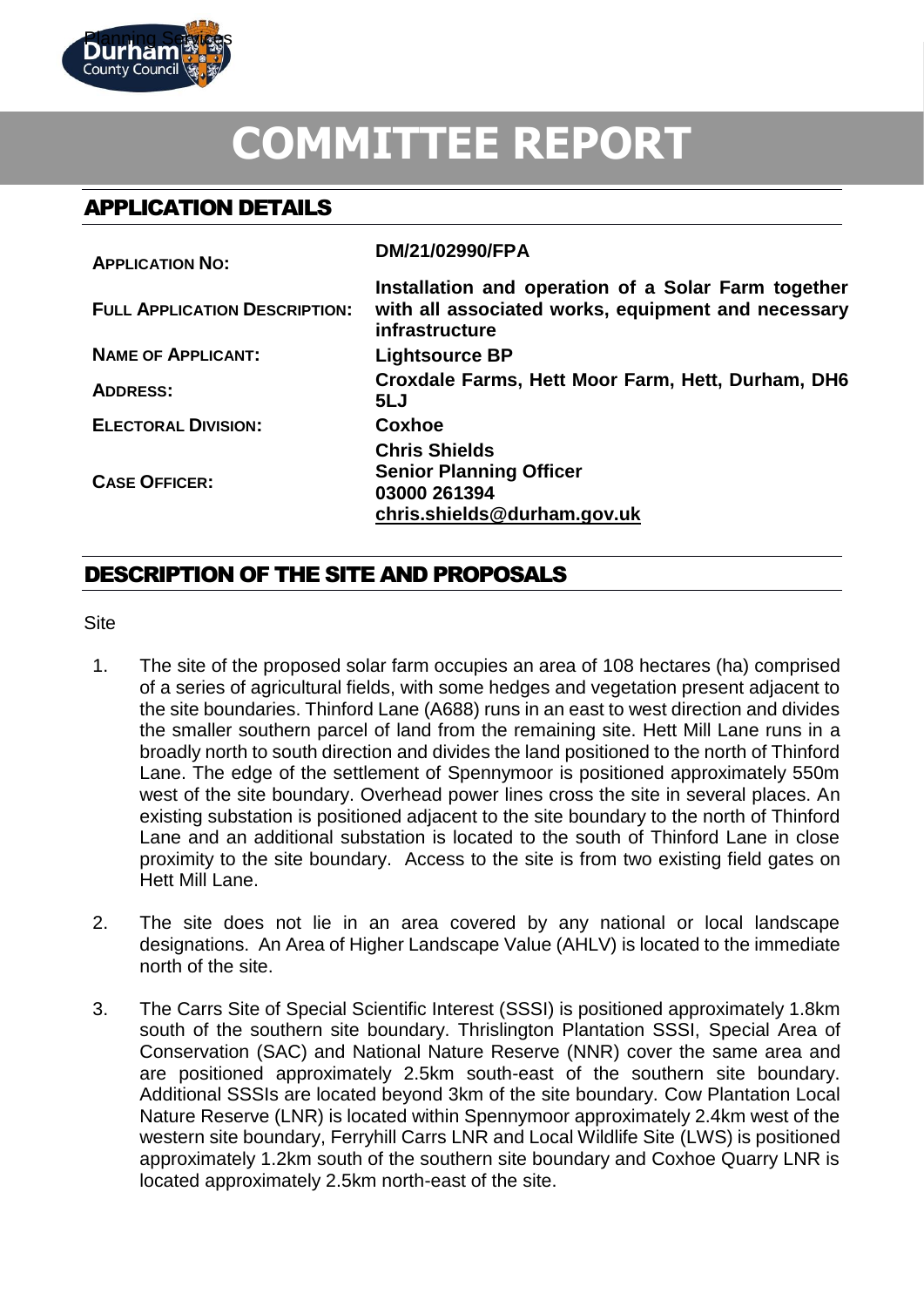- 4. The majority of the site is within Flood Zone 1 with a small area in the north eastern field of the application site is identified as being at risk of flooding from fluvial or coastal events and is therefore within Flood Zone 2 and 3. The site is entirely within a minor Groundwater Vulnerability area.
- 5. The Wilton to Grangemouth Sabic Ethylene Pipeline passes through the site on the south western boundary.
- 6. There are no designated heritage assets within the solar farm application boundary. The Grade II Listed Pigeon-Cote Circa 50m north-west of Brandon Farmhouse is located approximately 600m east of the eastern site boundary. Additionally, two further Grade II Listed Buildings are located within the nearby settlement of Hett. Croxdale Hall is a Grade II\* Registered Park and Garden located approximately 1.5km northwest of the northern site boundary. The settlement of Hett, located to the north of the application site, is a Conservation Area.
- 7. There are a number of public rights of way within the site boundary. Footpath No. 31 (Croxdale and Hett Parish) passes through the site from Hett Moor Mill in an easterly direction before turning and routing south to meet Thinford Lane (A688). Bridleway No.28 (Croxdale and Hett Parish) follows the western boundary of the site before joining Thinford Lane. Footpath No. 32 (Croxdale and Hett Parish) runs along the northern boundary, this PRoW joins Broom hill Farm to Hett Mill Lane. The public rights of way within and in close proximity to the site would be retained and protected as part of this planning application.
- 8. The nearest residential properties to the proposed solar farm are Hett Moor Farm, which is located to the site, Mount Huley Farm and East Farm are located approximately 700m to the west, Falls Farm is located approximately 300m to the north and Broom Hill Farm is located approximately 200m to the east. The settlement of Hett is located approximately 800m to the north west, Metal Bridge is located approximately 100m to the south, Spennymoor is located approximately 1km to the west and Ferryhill is located approximately 1.4km to the south.

## Proposal

- 9. The proposed development comprises solar panels arranged into linear arrays facing to the south. The solar panels would be composed of photovoltaic cells designed to maximise the absorbency of the sun's rays and to minimise solar glare. Since being submitted the scheme has been amended to reduce the size of the development by approximately 13.3ha by removing the area to the south of Thinford Road which was originally proposed.
- 10. The development would consist of solar panels fitted on metal framework to form arrays with a maximum height of 3m, 11 switchgear substations spaced around the adjoining the internal access roads, 22 inverters and 22 transformers adjoining the switchgear substations. Within the northern part of the site, adjacent to the existing Electricity Distribution Site, there would be a compound area including a Distribution Network Operator (DNO) substation, a customer substation, an auxiliary transformer, storage building, monitoring and communications building with associated weather station and communications equipment and a composting toilet. The site would have crushed aggregate internal access tracks.
- 11. The solar panels would be set back from the site boundaries to allow for perimeter security fencing, CCTV coverage and maintenance access. A corridor would be created around Footpath No.31 (Croxdale and Hett Parish) to ensure that it would remain accessible. The solar panels would be mounted on a metal framework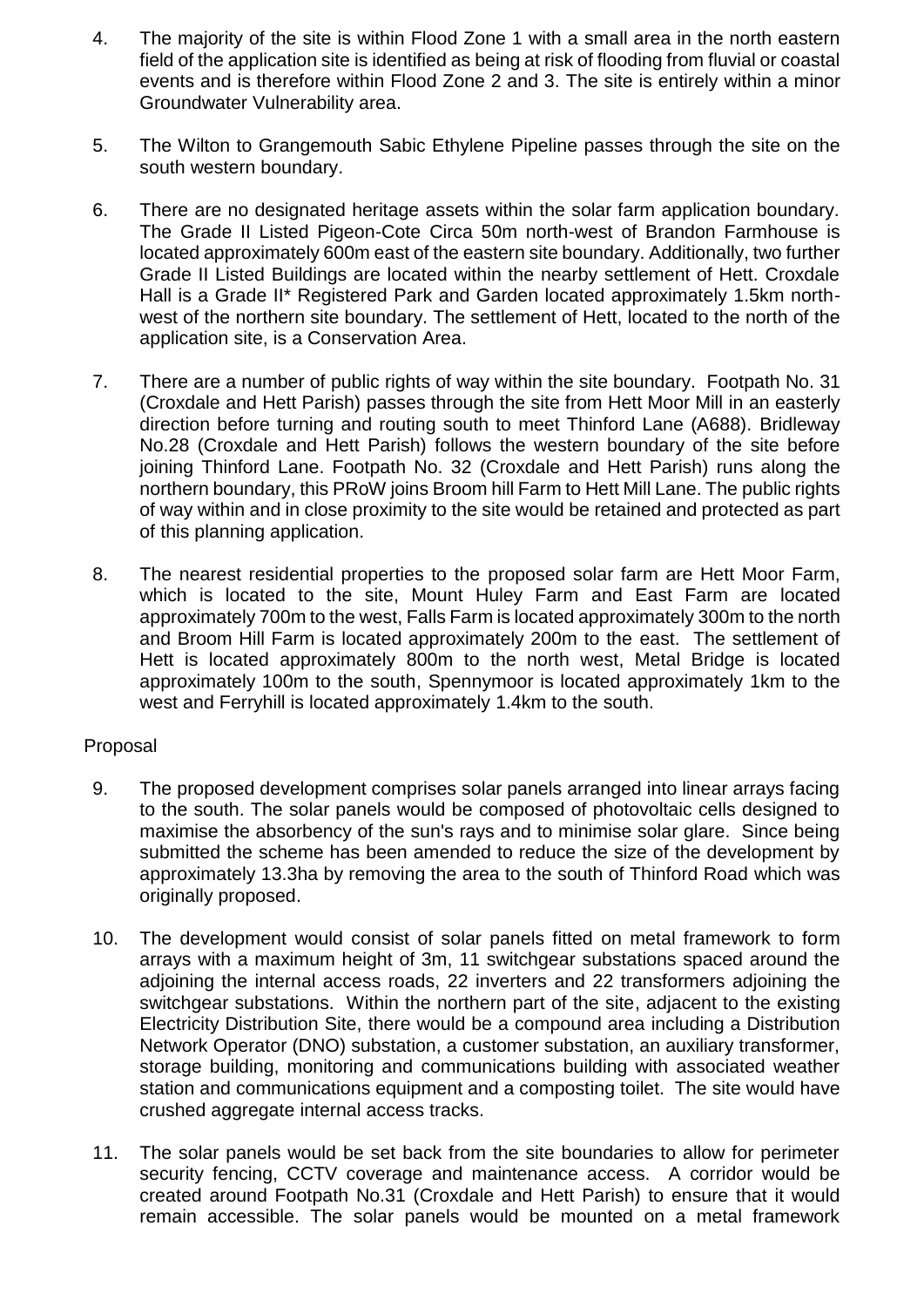supported by pile driven foundations, without the need for concrete foundations. Between each line of solar panels there would be a gap of approximately 3.6m to avoid overshadowing from one solar panel to another. The solar panels would be tilted at 20 degrees from the horizontal axis and orientated south. The height of the solar panels would be to a maximum height of 3 metres above ground level, with the lower edge of the solar panel elevated to 1.4 metres off ground level.

- 12. The solar PV installation would require supporting infrastructure including gravel maintenance tracks, transformers, switchgear substations and security systems. The cabling that links the solar panels and inverters to the substation would be connected via a network of shallow trenches which would be backfilled. The arrays would be set within a 2m high timber & post / deer stock fence around the application site. The stock fence is fitted with small mammal gates fitted at appropriate points near the bottom of the fence to enable free access. CCTV cameras will be positioned to cover the site access points in order to provide security to the site and prevent unauthorised access by members of the public. The proposal would also include additional native tree planting and native hedgerows.
- 13. The construction phase of the development would create 100 full time equivalent (FTE) on site jobs and a further 135 indirect and induced FTE jobs from the supply chain and related services. The construction phase of the development would last for approximately 5-6 months. Working hours for construction are proposed to be 0800 to 1800 hours Monday to Friday and 0800 to 1300 hours on Saturdays. There would be no work undertaken on Sundays or Bank Holidays.
- 14. The solar PV installation would result in a reduction in carbon emissions associated with energy generation equating to approximately  $9,771$  tonnes of  $CO<sub>2</sub>$  per annum which is the equivalent of the removal of approximately 5,338 standard family cars from the road each year. The proposed solar PV installation of up to 49.9MW is the equivalent to providing for the energy needs of approximately 13,861 homes within the UK. The development would occupy the site for a temporary period of 40 years, after which the equipment would be removed and the land reinstated.
- 15. The application is being reported to Planning Committee as it is a major development with a site area greater than 1 hectare

# PLANNING HISTORY

16. No previous planning applications have been submitted on the application site.

# PLANNING POLICY

## **NATIONAL POLICY**

- 17. A revised National Planning Policy Framework (NPPF) was published in July 2021. The overriding message continues to be that new development that is sustainable should go ahead without delay. It defines the role of planning in achieving sustainable development under three overarching objectives – economic, social and environmental, which are interdependent and need to be pursued in mutually supportive ways.
- 18. In accordance with Paragraph 219 of the National Planning Policy Framework, existing policies should not be considered out-of-date simply because they were adopted or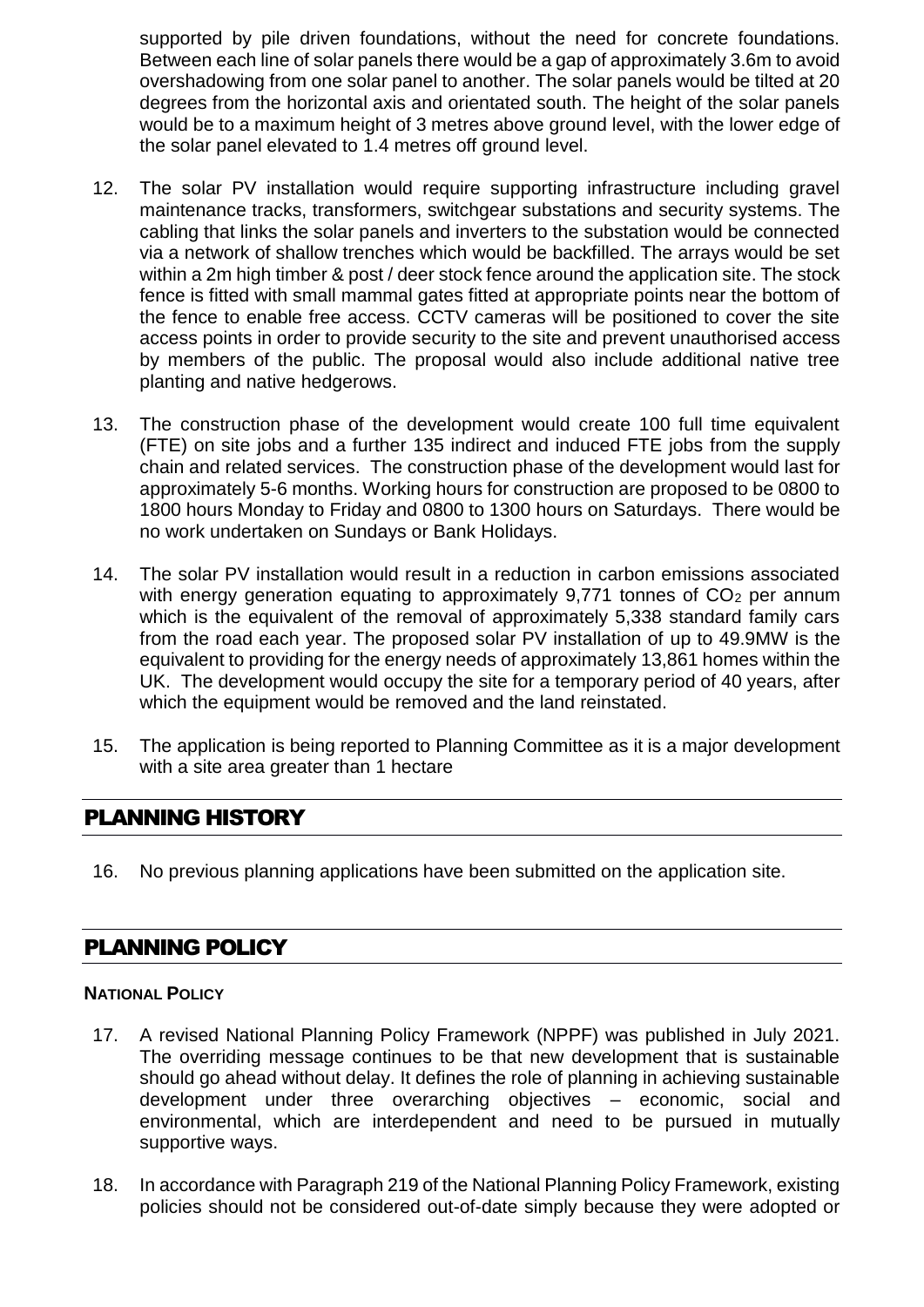made prior to the publication of this Framework. Due weight should be given to them, according to their degree of consistency with the Framework (the closer the policies in the plan to the policies in the Framework, the greater the weight that may be given). The relevance of this issue is discussed, where appropriate, in the assessment section of the report. The following elements of the NPPF are considered relevant to this proposal.

- 19. *NPPF - 2 Achieving Sustainable Development* The purpose of the planning system is to contribute to the achievement of sustainable development and therefore at the heart of the NPPF is a presumption in favour of sustainable development. It defines the role of planning in achieving sustainable development under three overarching objectives - economic, social and environmental, which are interdependent and need to be pursued in mutually supportive ways. The application of the presumption in favour of sustainable development for plan-making and decision-taking is outlined.
- 20. *NPPF - Part 6 Building a Strong, Competitive Economy* The Government is committed to securing economic growth in order to create jobs and prosperity, building on the country's inherent strengths, and to meeting the twin challenges of global competition and a low carbon future.
- 21. *NPPF - Part 8 Promoting Healthy and Safe Communities* The planning system can play an important role in facilitating social interaction and creating healthy, inclusive and safe communities. Local Planning Authorities should plan positively for the provision and use of shared space and community facilities. An integrated approach to considering the location of housing, economic uses and community facilities and services should be adopted.
- 22. *NPPF - Part 9 Promoting Sustainable Transport* Encouragement should be given to solutions which support reductions in greenhouse gas emissions and reduce congestion.
- 23. *NPPF - Part 14 Meeting the Challenge of Climate Change*, Flooding and Coastal Change - The planning system should support the transition to a low carbon future in a changing climate, taking full account of flood risk and coastal change. It should help to: shape places in ways that contribute to radical reductions in greenhouse gas emissions, minimise vulnerability and improve resilience; encourage the reuse of existing resources, including the conversion of existing buildings; and support renewable and low carbon energy and associated infrastructure.
- 24. *NPPF - 15 Conserving and Enhancing the Natural Environment* The Planning System should contribute to and enhance the natural and local environment by protecting and enhancing valued landscapes, site of biodiversity or geological conservation interests, recognising the wider benefits of ecosystems, minimising the impacts on biodiversity, preventing both new and existing development from contributing to or being put at unacceptable risk from pollution and land stability and remediating contaminated or other degraded land where appropriate.
- 25. *NPPF - Part 16 Conserving and Enhancing the Historic Environment* Heritage assets range from sites and buildings of local historic value to those of the highest significance, such as World Heritage Sites which are internationally recognised to be of Outstanding Universal Value. These assets are an irreplaceable resource and should be conserved in a manner appropriate to their significance, so that they can be enjoyed for their contribution to the quality of life of existing and future generations.

*<https://www.gov.uk/government/publications/national-planning-policy-framework--2>*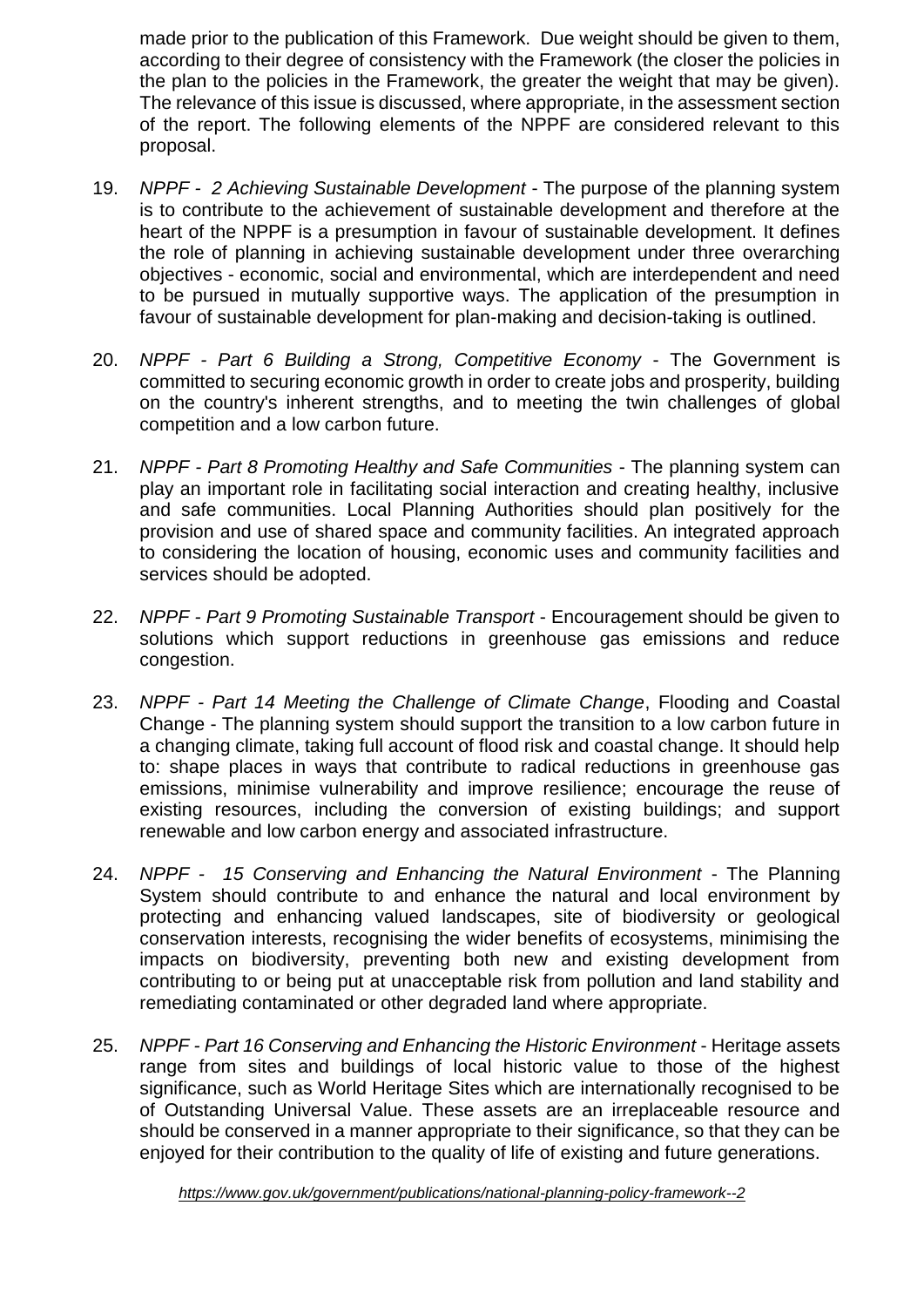26. The Government has consolidated a number of planning practice guidance notes, circulars and other guidance documents into a single Planning Practice Guidance suite. This document provides planning guidance on a wide range of matters. Of particular relevance to this application is the practice guidance with regards to; listed air quality; climate change; determining a planning application; flood risk and coastal change; healthy and safe communities; historic environment; light pollution; natural environment; noise; planning obligations; renewable and low carbon energy; travel plans, transport assessments and statements; use of planning conditions; water supply, wastewater and water quality

*<https://www.gov.uk/government/collections/planning-practice-guidance>*

27. Other material considerations include EN:1 Overarching National Policy Statement for Energy (published in July 2011) and EN-3 National Policy Statement for Renewable Energy Infrastructure (published in July 2011). Both National Policy Statements are currently under review and the Draft Overarching National Policy Statement for Energy (EN-1) (September 2021) and Draft National Policy Statement for Renewable Energy Infrastructure (EN-3) (September 2021) are currently out for consultation. Draft EN-3 states that electricity generation from renewable sources of energy is an essential element of the transition to net zero). EN-3 reflects the important role that renewable will play in developing a low carbon economy and meeting the Government's targets of net zero

# **LOCAL PLAN POLICY:**

The County Durham Plan (October 2020)

- 28. *Policy 10 – Development in the Countryside* States that development in the countryside will not be permitted unless allowed for by specific policies within the Plan or within an adopted neighbourhood plan relating to the application site or where the proposed development relates to the stated exceptions.
- 29. *Policy 14 – Best and Most Versatile Agricultural Land and Soil Resources* States that development of the best and most versatile agricultural land, will be permitted where it is demonstrated that the benefits of the development outweigh the harm, taking into account economic and other benefits. Development proposals relating to previously undeveloped land must demonstrate that soil resources will be managed and conserved in a viable condition and used sustainably in line with accepted best practice.
- 30. *Policy 21 – Delivering Sustainable Transport* Requires planning applications to address the transport implications of the proposed development. All development shall deliver sustainable transport by delivering, accommodating and facilitating investment in sustainable modes of transport; providing appropriate, well designed, permeable and direct routes for all modes of transport; ensuring that any vehicular traffic generated by new development can be safely accommodated; creating new or improvements to existing routes and assessing potential increase in risk resulting from new development in vicinity of level crossings.
- 31. *Policy 25 – Developer Contributions* advises that any mitigation necessary to make the development acceptable in planning terms will be secured through appropriate planning conditions or planning obligations. Planning conditions will be imposed where they are necessary, relevant to planning and to the development to be permitted, enforceable, precise and reasonable in all other respects. Planning obligations must be directly related to the development and fairly and reasonably related in scale and kind to the development.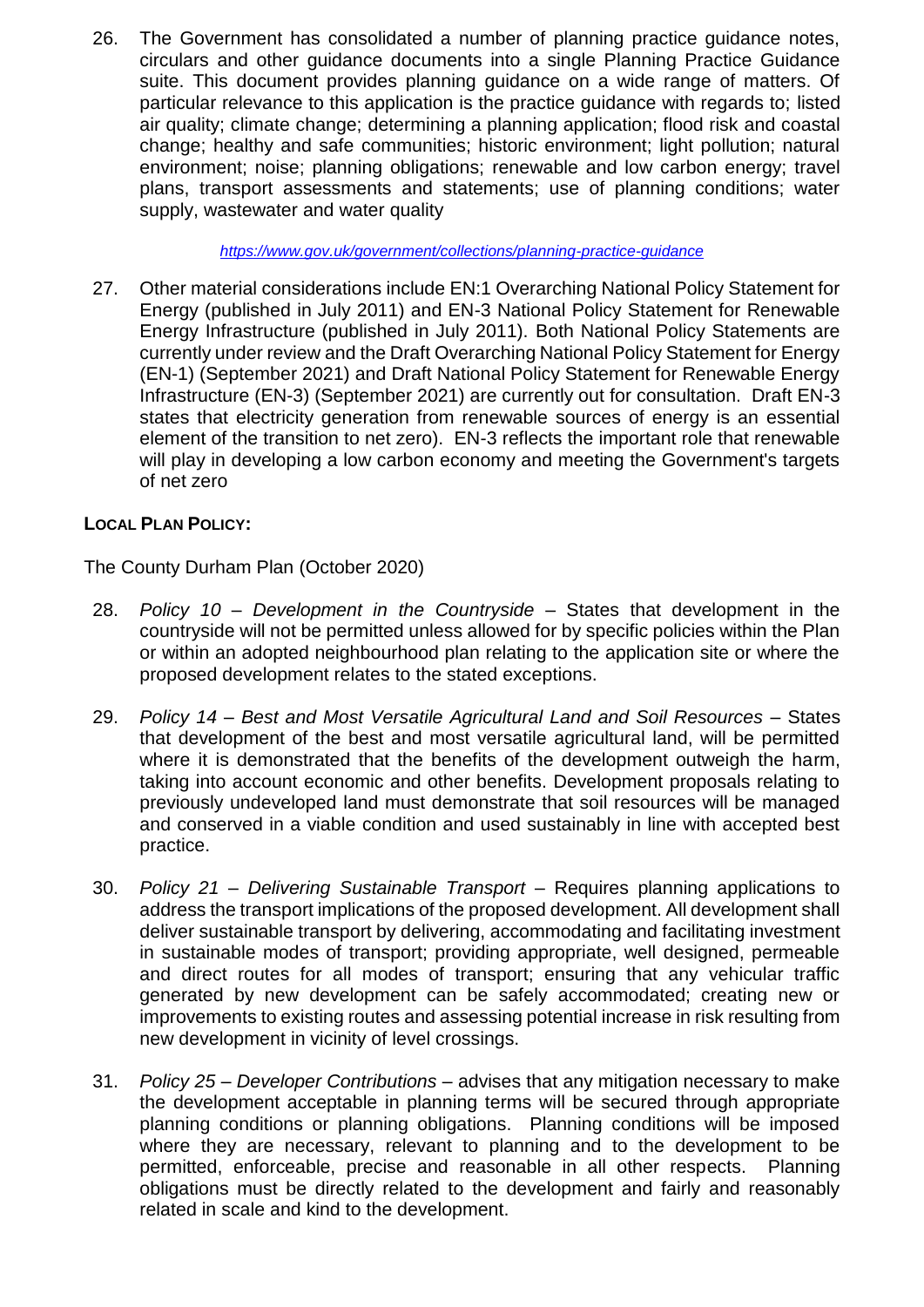- 32. *Policy 26 – Green Infrastructure* States that development will be expected to maintain and protect, and where appropriate improve, the County's green infrastructure network. Advice is provided on the circumstances in which existing green infrastructure may be lost to development, the requirements of new provision within development proposals and advice in regard to public rights of way.
- 33. *Policy 28 – Safeguarded Areas* Within safeguarded areas development will be subject to consultation with the relevant authority and will be permitted within the defined consultation zones of the Major Hazard Sites and Major Hazard Pipelines, where it can be demonstrated that it would not prejudice current or future public safety. The Policy also requires that development would not prejudice the safety of air traffic and air traffic services, that there would be no unacceptable adverse impacts upon the operation of High Moorsely Meteorological Officer radar and the operation of Fishburn Airfield, Shotton Airfield and Peterlee Parachute Drop Zone Safeguarding Areas.
- 34. *Policy 31 – Amenity and Pollution* Sets out that development will be permitted where it can be demonstrated that there will be no unacceptable impact, either individually or cumulatively, on health, living or working conditions or the natural environment and that the development can be effectively integrated with any existing business and community facilities. Development will not be permitted where inappropriate odours, noise, vibration and other sources of pollution cannot be suitably mitigated against, as well as where light pollution is not suitably minimised to an acceptable level.
- 35. *Policy 32 – Despoiled, Degraded, Derelict, Contaminated and Unstable Land –* requires that where development involves such land, any necessary mitigation measures to make the site safe for local communities and the environment are undertaken prior to the construction or occupation of the proposed development and that all necessary assessments are undertaken by a suitably qualified person.
- 36. *Policy 33 – Renewable and Low Carbon Energy* States that renewable and low carbon energy development in appropriate locations will be supported. In determining planning applications for such projects significant weight will be given to the achievement of wider social, environmental and economic benefits. Proposals should include details of associate developments including access roads, transmission lines, pylons and other ancillary buildings. Where relevant, planning applications will also need to include a satisfactory scheme to restore the site to a quality of at least its original condition once operations have ceased. Where necessary, this will be secured by bond, legal agreement or condition.
- 37. *Policy 35 – Water Management* Requires all development proposals to consider the effect of the proposed development on flood risk, both on-site and off-site, commensurate with the scale and impact of the development and taking into account the predicted impacts of climate change for the lifetime of the proposal. All new development must ensure there is no net increase in surface water runoff for the lifetime of the development.
- 38. *Policy 39 – Landscape* States that proposals for new development will only be permitted where they would not cause unacceptable harm to the character, quality or distinctiveness of the landscape, or to important features or views. Proposals are expected to incorporate appropriate mitigation measures where adverse landscape and visual impacts occur. Development affecting Areas of Higher landscape Value will only be permitted where it conserves and enhances the special qualities of the landscape, unless the benefits of the development clearly outweigh its impacts. Development proposals should have regard to the County Durham Landscape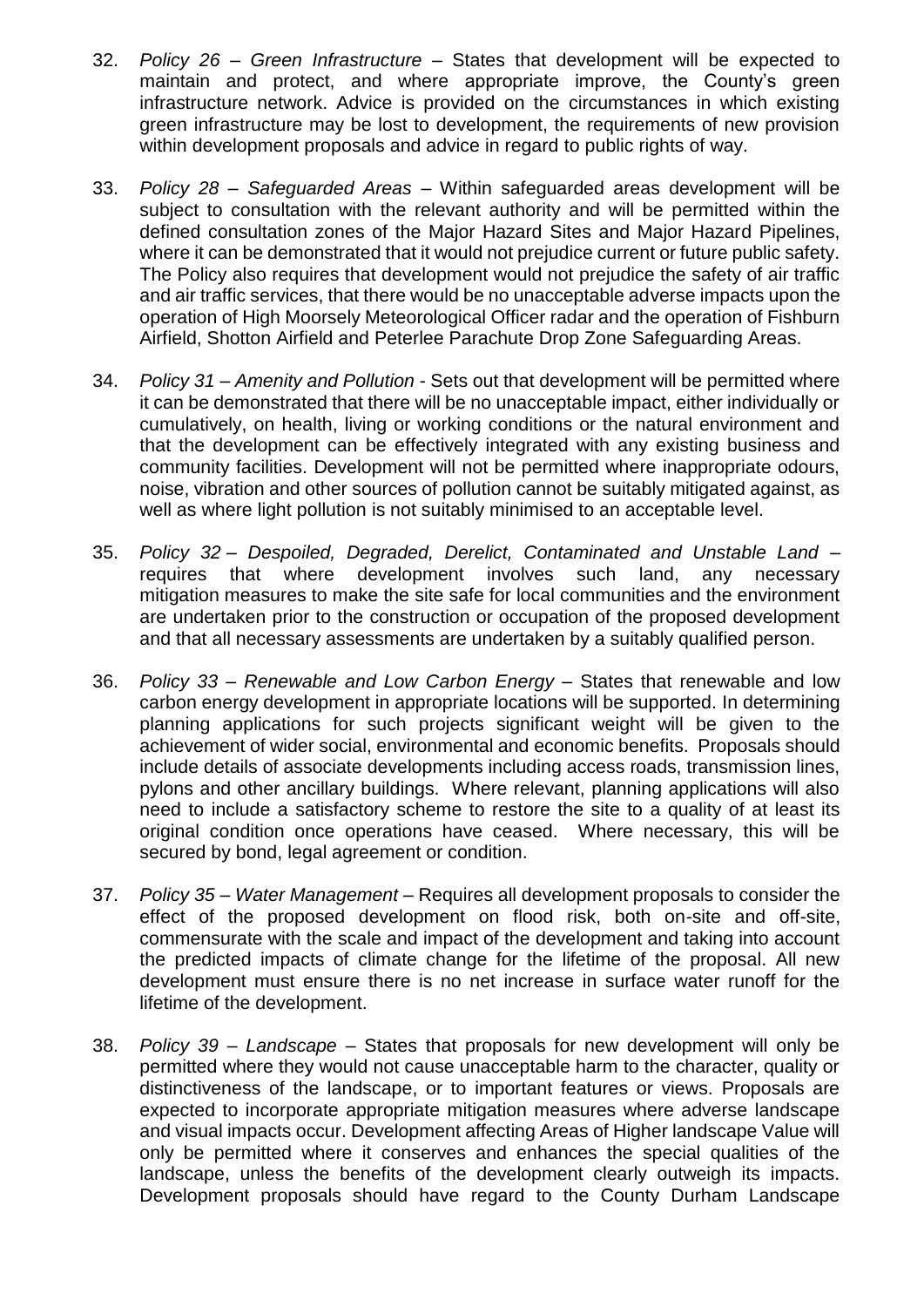Character Assessment and County Durham Landscape Strategy and contribute, where possible, to the conservation or enhancement of the local landscape.

- 39. *Policy 40 – Trees, Woodlands and Hedges* States that proposals for new development will not be permitted that would result in the loss of, or damage to, trees, hedges or woodland of high landscape, amenity or biodiversity value unless the benefits of the scheme clearly outweigh the harm. Proposals for new development will be expected to retain existing trees and hedges. Where trees are lost, suitable replacement planting, including appropriate provision for maintenance and management, will be required within the site or the locality.
- 40. *Policy 41 – Biodiversity and Geodiversity* Restricts development that would result in significant harm to biodiversity or geodiversity and cannot be mitigated or compensated. The retention and enhancement of existing biodiversity assets and features is required as well as biodiversity net gains. Proposals are expected to protect geological features and have regard to Geodiversity Action Plans and the Durham Geodiversity Audit and where appropriate promote public access, appreciation and interpretation of geodiversity. Development proposals which are likely to result in the loss or deterioration of irreplaceable habitat(s) will not be permitted unless there are wholly exceptional reasons and a suitable compensation strategy exists.
- 41. *Policy 43 – Protected Species and Nationally and Locally Protected Sites* States that development proposals that would adversely impact upon nationally protected sites will only be permitted where the benefits clearly outweigh the impacts whilst adverse impacts. Appropriate mitigation or, as a last resort, compensation must be provided where adverse impacts are expected. In relation to protected species and their habitats, all development likely to have an adverse impact on the species' abilities to survive and maintain their distribution will not be permitted unless appropriate mitigation is provided, or the proposal meets licensing criteria in relation to European protected species.
- 42. *Policy 44 – Historic Environment*  Requires development proposals to contribute positively to the built and historic environment. Development should seek opportunities to enhance and where appropriate better reveal the significance and understanding of heritage assets.

#### **NEIGHBOURHOOD PLAN:**

43. There is no Neighbourhood Plan for this area.

*The above represents a summary of those policies considered relevant. The full text, criteria, and justifications can be accessed at:* <http://www.durham.gov.uk/article/3266/Development-Plan-for-County-Durham> (Adopted County Durham Plan) *The Hartlepool Local Plan can be accessed at:* [https://www.hartlepool.gov.uk/info/20209/local\\_plan/312/local\\_plan\\_planning\\_policy](https://www.hartlepool.gov.uk/info/20209/local_plan/312/local_plan_planning_policy)

# CONSULTATION AND PUBLICITY RESPONSES

#### **STATUTORY RESPONSES:**

- 44. *Croxdale and Hett Parish* has objected to the proposal due to the impact to residents health and wellbeing, lack of benefit to the local community, impact to the Hett Conservation Area and impact to wildlife in the area and public rights of way.
- 45. *Ferryhill Town Council* has objected to the proposal due to the impact to the landscape and biodiversity.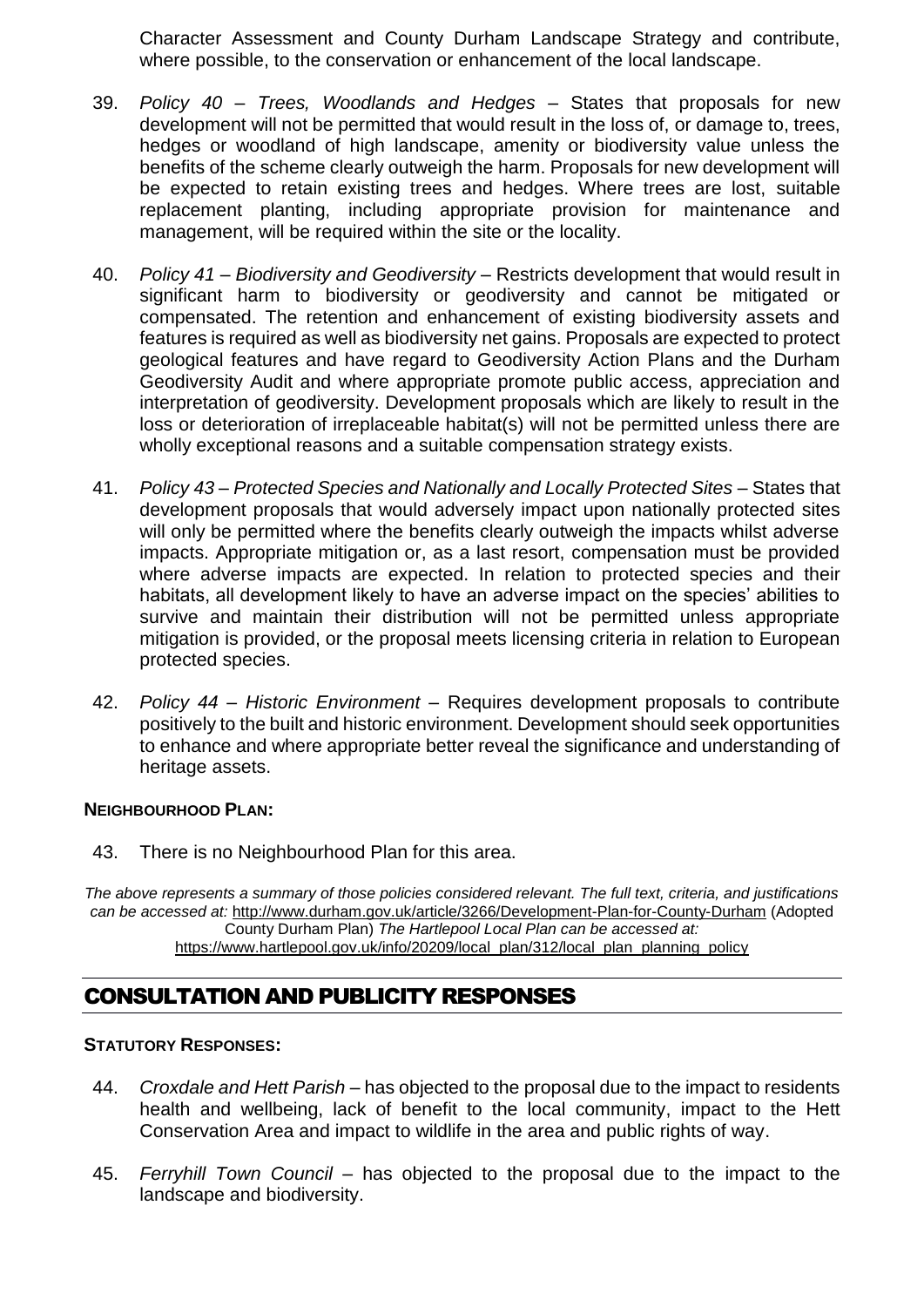- 46. *Network Rail –* has raised no objections to the proposals but has requested that a condition be imposed relating to glint and glare monitoring.
- 47. *Highway Authority* has raised no objections to the proposals. Officers have stated that the main impact of this site on the Highway network would be during the construction phase when there are expected to be around 1300 HGV movements over a 6 month period. This equates to around 15 deliveries per day (30 vehicle movements), on a road which carries 23,000 two way trips per day. A construction managment plan has been provided with the application, and should permission be granted, a condition would be required that construction be carried out in accordance with that CMP. Once the construction phase is completed, the site would generate around 20 trips per year for maintenance of the site. Therefore the impact of the development post construction phase would be negligible.
- 48. *Natural England* Has raised no objections to the proposed solar farm. Based on the plans submitted it is stated that the proposed development would not have significant adverse impacts on designated sites or landscapes and has no objection. Officers also provided general advice in respect of protected species and other natural environment issues.
- 49. *Environment Agency* has raised no objections to the proposals. Advice has been provided to the applicant in respect of standoffs in relation to watercourses and pollution prevention.
- 50. *Lead Local Flood Authority (Drainage and Coastal Protection)* has raised no objections in relation to the proposed solar farm. Officers have provided standard guidance that applications conform with.
- 51. The Coal Authority initially objected to the development and requested that the applicant revise the proposal having regard to the conclusions and recommendations of the Preliminary Risk Assessment and Coal Mining Risk Assessment. Further investigation was carried out and an exclusion zone created around the area where there may be a former mine entrance. After assessing the additional information, the Coal Authority has confirmed that the objection is withdrawn.
- 52. *Health and Safety Executive* as the proposed solar farm site currently lies within the consultation distance at least one major hazard site and/or major accident hazard pipeline (6904\_ Operated by SABIC), HSE needs to be consulted on any developments on this site. The HSE does not advise, on safety grounds, against the granting of planning permission in this case. As the proposed development is within the Consultation Distance of a major hazard pipeline the HSE advises that the pipeline operator is contacted before determination.
- 53. *SABIC* has raised no objections to the proposals. Officers have identified that the proposed development is located in the inner, middle and outer zone of the Wilton to Grangemouth Ethylene Pipeline. Should planning permission be granted the developer would need to work with SABIC to ensure that their conditions of working in close proximity to the ethylene pipeline are met. A planning condition would be imposed to require the developer to engage with SABIC prior to the commencement of development.
- 54. *Northern Power Grid* has raised no objections to the proposals but has provided information to the applicant showing the locations of overhead power lines and advice in relating to working in proximity to them.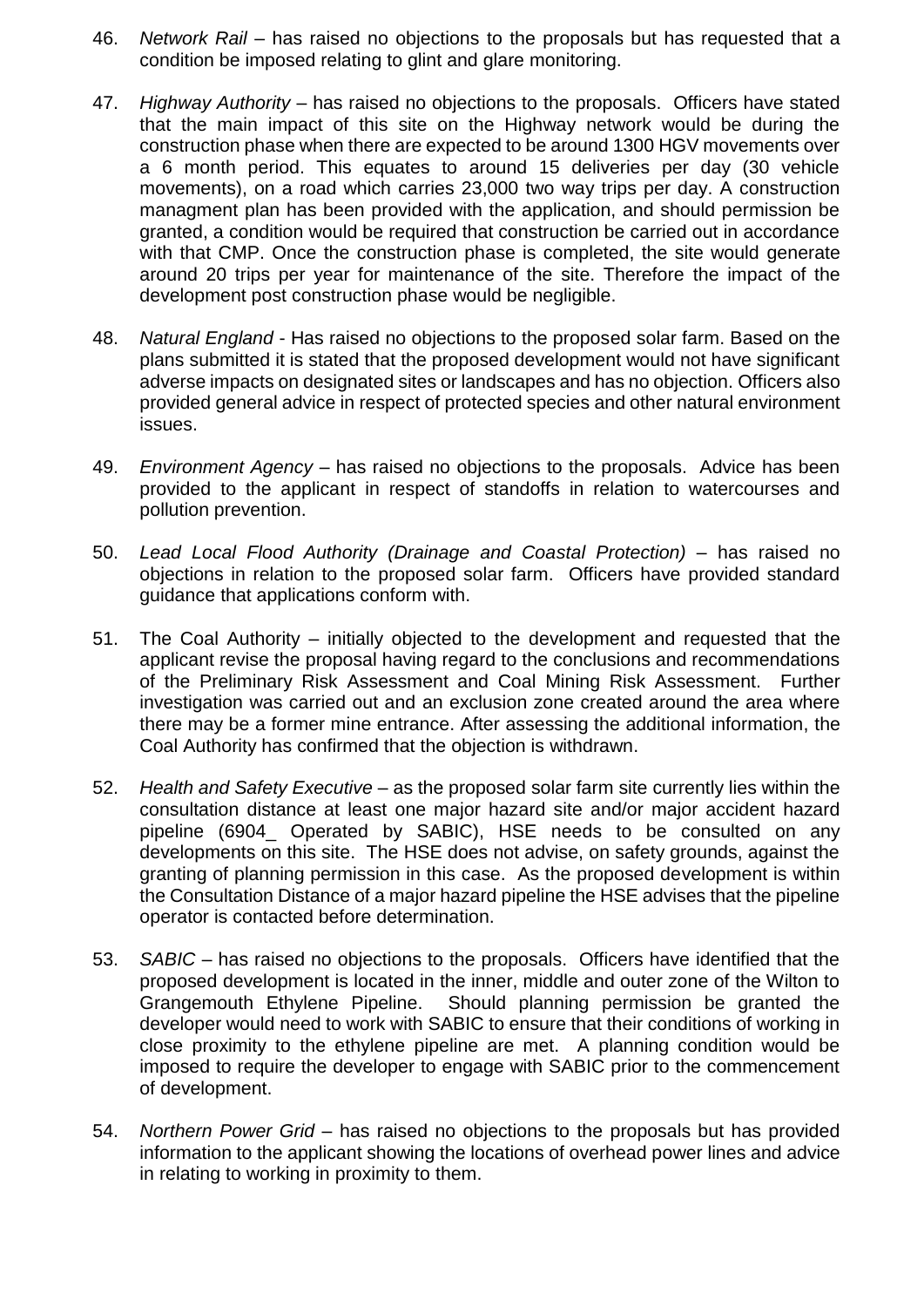#### **INTERNAL CONSULTEE RESPONSES:**

- 55. *Archaeology* has raised no objections to the proposals. An initial phase of trial trenching was carried out and showed there to be no significant archaeological remains within the assessed areas. Officers have agreed that the remaining trial trenching works could be carried out prior to commencement of the development and conditions are recommended to secure this.
- 56. *Design and Conservation* has raised no objections the proposals but have raised concerns that the development would have an urbanising effect on the area and may lead to a coalescence of the settlements of Thinford, Hett and Metal Bridge. Officers have considered the impact of the development on designated assets and the Hett Conservation Area and concluded that the impact would be minor and not at a level to cause harm to significance.
- 57. *Ecology* has raised no objections to the proposals. Officers requested increases to breeding bird habitat and to ensure that long term management of the site is secured. Additional habitat was subsequently provided for breeding bird habitat, to the satisfaction of Ecology officers.
- 58. *Environmental, Health and Consumer Protection (Contaminated Land)*  has raised no objections in relation to the proposed solar farm. Officers have recognised that there are some small areas on the site identified as areas of potential land contamination. Conditions are recommended to investigate and, if necessary, remediate these areas.
- 59. *Environmental, Health and Consumer Protection (Air Quality)* has raised no objections to the proposals. Officers have confirmed that the development would not lead to an adverse impact on air quality.
- 60. *Environment, Health and Consumer Protection (*Nuisance Action) has raised no objections to the proposals. Officers have considered the submitted information in relation to noise and glint and glare and found this to be acceptable. The submission of a Construction Management Plan is noted, and a request is made that this is secured by condition.
- 61. *Landscape* Officers have not specifically objected to the proposals but have stated that the development would cause harm to the character, quality and distinctiveness of the local landscape and to important views from high ground to the east. While some of the harm in local views could be mitigated to some degree in the medium term, the effects in views from high ground could not. Officers have stated that the proposals would conflict with CDP Policies 10 and 39 unless the benefits of the development are considered to outweigh the harm.
- 62. Following revisions to the development Landscape officers commented that changes made to the landscaping plan were welcomed but reiterated that there was a requirement to provide some offsite screening adjacent to the A688 road. A condition to require a landscaping scheme would be recommended. Officers also note the removal of the section of the site from the south of Thinford Lane and have stated that this would have some benefit in terms of views from Ferryhill.
- 63. *Public Rights of Way* has raised no objections to the proposals. Officers note that Croxdale & Hett Footpath Nos 31, 34 and Bridleway No. 28 are all to be retained and protected. The supporting documents mention additional planting to ensure appropriate screening is in place for PRoW users, this measure is welcome to mitigate any glint and glare effects on users of the paths, particularly Footpath No. 31 which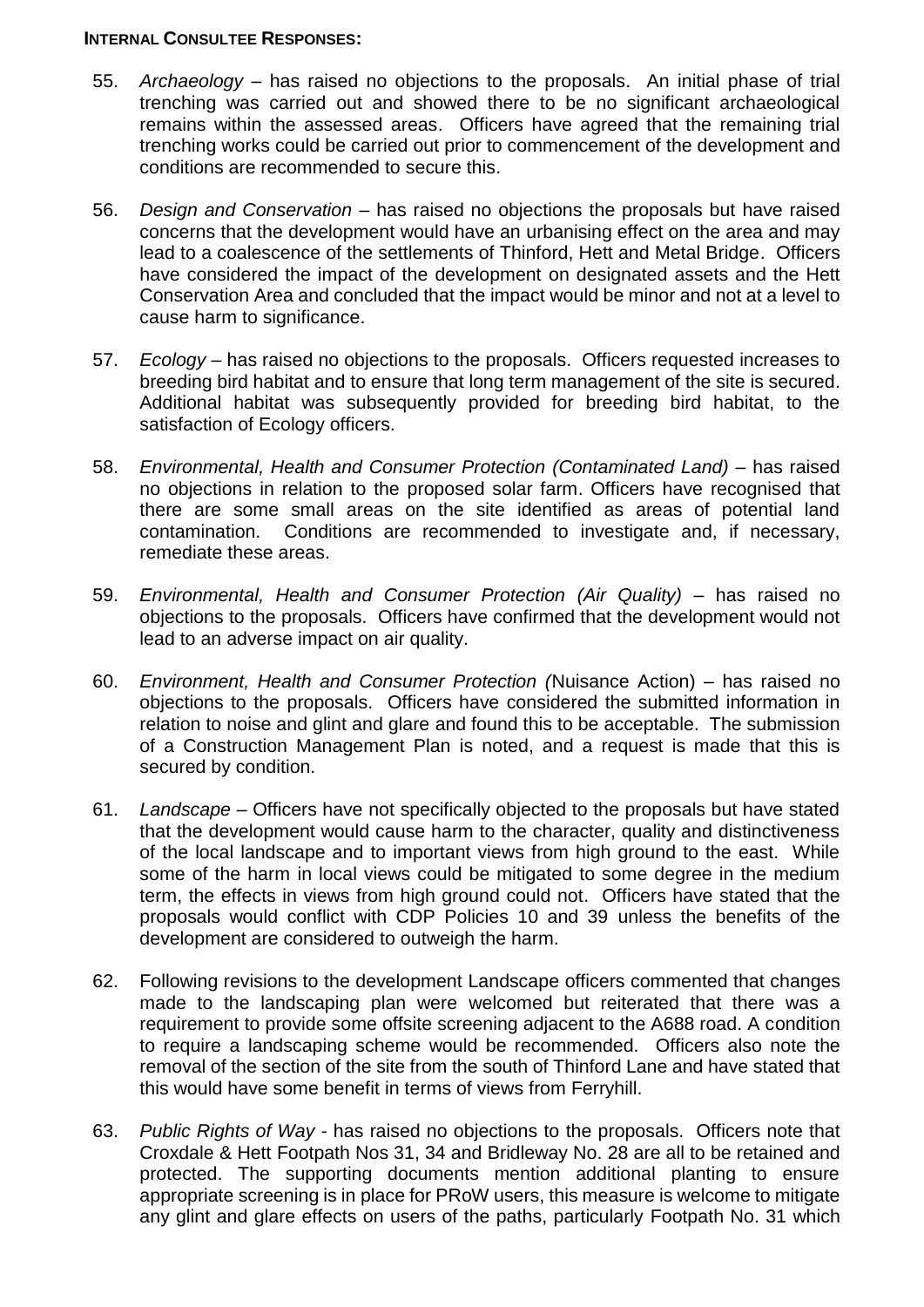runs through the middle of the site. Further planting was requested on the western boundary of Croxdale & Hett Bridleway No.28.

64. *Spatial Policy* – has raised no objections to the proposed solar farm. Officers identify the key planning policies and their current status relevant to the consideration of this proposal. Comments also highlight any policy related material considerations relevant to the consideration of this proposal in terms of national policy, guidance and locally derived evidence bases. Officers consider that the key determining factors will be the renewable energy and economic benefits of the proposals balanced against potential harm to the countryside, and possible surface water issues that could result from the development.

#### **PUBLIC RESPONSES:**

- 65. The solar farm application has been advertised in the local press and by site notice as part of planning procedures. In addition, neighbour notification letters were sent to 389 neighbouring properties.
- 66. One letter of objection has been received from a local resident. The objector states that the development would ruin the landscape, would be in the green belt and create a change of use from agricultural to industrial. It has been stated that the proposed planting would not be adequate to screen the site. It has been suggested that existing abandoned brownfield sites should be used for solar farms.
- 67. *The Council for the Protection of Rural England (CPRE)* object to the solar farm application. Concerns have been raised that although the site is classified as being Grade 3b land, it is necessary to recognise the intrinsic character and beauty of the countryside. It is stated that there is insufficient information regarding the potential impact to AHLV's at Hett and Quarrington Hill. Clarification is also sought regarding the inclusion of a battery storage unit on the site. Requests have been made for cyclists to be protected from road traffic during construction works. The provision of bird and bat boxes is noted but considered to be too low and there does not appear to be any mitigation for skylark and curlew on the site and no proposals to increase this particular type of biodiversity.

*The above is not intended to repeat every point made and represents a summary of the comments received on this application. The full written text is available for inspection on the application file which can be viewed at:*  [https://publicaccess.durham.gov.uk/online-](https://publicaccess.durham.gov.uk/online-applications/applicationDetails.do?activeTab=documents&keyVal=QLH3JWGDKZE00&documentOrdering.orderBy=documentType&documentOrdering.orderDirection=ascending)

[applications/applicationDetails.do?activeTab=documents&keyVal=QLH3JWGDKZE00&documentOrderi](https://publicaccess.durham.gov.uk/online-applications/applicationDetails.do?activeTab=documents&keyVal=QLH3JWGDKZE00&documentOrdering.orderBy=documentType&documentOrdering.orderDirection=ascending) [ng.orderBy=documentType&documentOrdering.orderDirection=ascending](https://publicaccess.durham.gov.uk/online-applications/applicationDetails.do?activeTab=documents&keyVal=QLH3JWGDKZE00&documentOrdering.orderBy=documentType&documentOrdering.orderDirection=ascending)

#### **APPLICANTS STATEMENT:**

- 68. Lightsource bp is a global leader in the development and management of solar energy projects. Lightsource bp work closely with local businesses and communities to supply clean, dependable and competitively priced energy, and are dedicated to securing a low-carbon future, in the UK and worldwide.
- 69. The proposed solar farm will make a significant positive contribution to increasing renewable energy generation and reducing carbon emissions in the context of a nationally and locally declared Climate Emergency.
- 70. The application will help to meet national commitments and obligations to Net Zero, including those set out by the Government in its 'Net Zero Strategy' as well as the recently published 'energy security strategy'. The generation of solar power is one of many initiatives that will play an important role in meeting the Government's 2035 target for all our electricity to come from low carbon sources.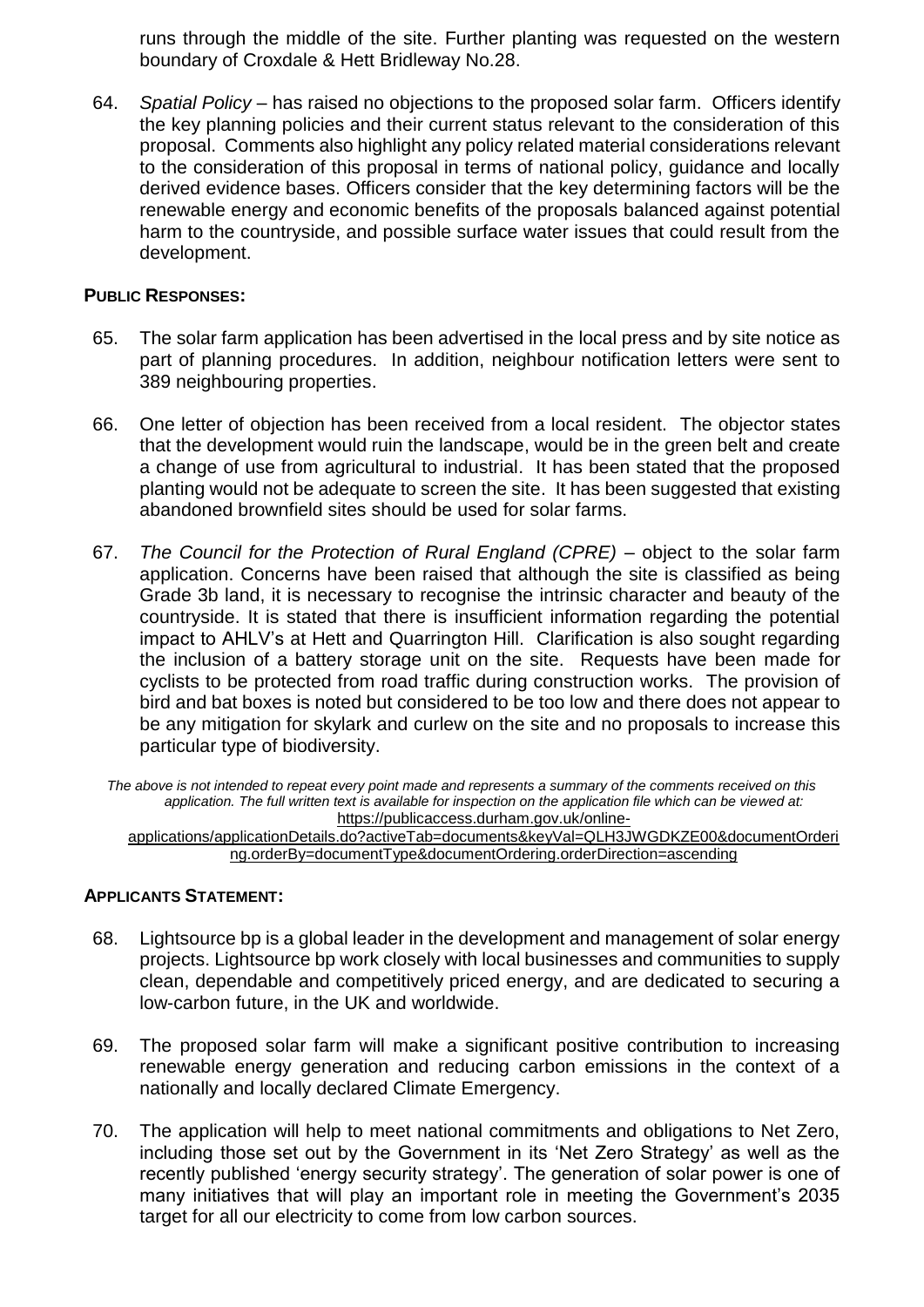- 71. Safe, secure and low impact domestic energy supply has never been more of necessity as it is today in the face of climate change and geopolitical events pushing supplies to the brink. This month the UN reiterated the message that it is truly 'now or never' to act on climate change, stressing global emissions of CO2 would need to peak before 2025 at the latest. The solar industry and Lightsource bp are ready to act.
- 72. The Hett Moor Solar Farm will deliver a significant amount of renewable energy alongside a range of other benefits:
	- 14,341 tonnes of carbon emissions avoided every year,
	- enough clean solar energy to power the equivalent of 13,861 homes,
	- the equivalent of taking 7,908 family cars off the road,
	- enabling agricultural co-use of the site with grazing opportunities,
	- contributing to the future and long-term viability of farming at Hett Moor Farm,
	- planting of 3,950m linear metres of new hedgerow.
	- securing a range of ecological enhancements including a 155% biodiversity net gain.
- 73. Solar is a tried and tested passive technology which doesn't produce any harmful byproducts and importantly the application seeks planning permission for a temporary period. At the end of the projects operational period the land can be returned to its current agricultural use with panels and associated components removed and recycled.
- 74. Lightsource bp held an online community information event in November 2020. Fifteen members of the public attended the virtual event. In general, the local community supported the principle of renewable energy, and the proposed site. However, there were a number of questions and concerns relating to the visibility of the project; the impact on the rural character; employment; and construction traffic. These were considered and responded to through the course of the application process, and included the removal of the field south of the A688 and significantly increased the proposed planting to reduce the landscape and visual impacts.
- 75. The NPPF is clear that planning has a key role in supporting renewable energy. Paragraph 152 sets out the planning system should support the transition to a low carbon future. This is reflected in the County Durham Local Plan with Policy 33 for renewable energy development, stating that these benefits will be given great weight in the decision-making process.
- 76. There will remain parts of the site that are visible, within a very localised area. It is considered that the residual landscape changes would be significantly and demonstrably outweighed by the significant benefits of the development in terms of energy supply and security, support for renewable energy and biodiversity enhancement and accordingly, planning permission should be granted.

# PLANNING CONSIDERATIONS AND ASSESSMENT

77. Section 38(6) of the Planning and Compulsory Purchase Act 2004 sets out that if regard is to be had to the development plan, decisions should be made in accordance with the development plan unless material considerations indicate otherwise. In accordance with advice within the National Planning Policy Framework (NPPF), the policies contained therein are material considerations that should be taken into account in decision-making. Other material considerations include representations received. In this context, it is considered that the main planning issues in this instance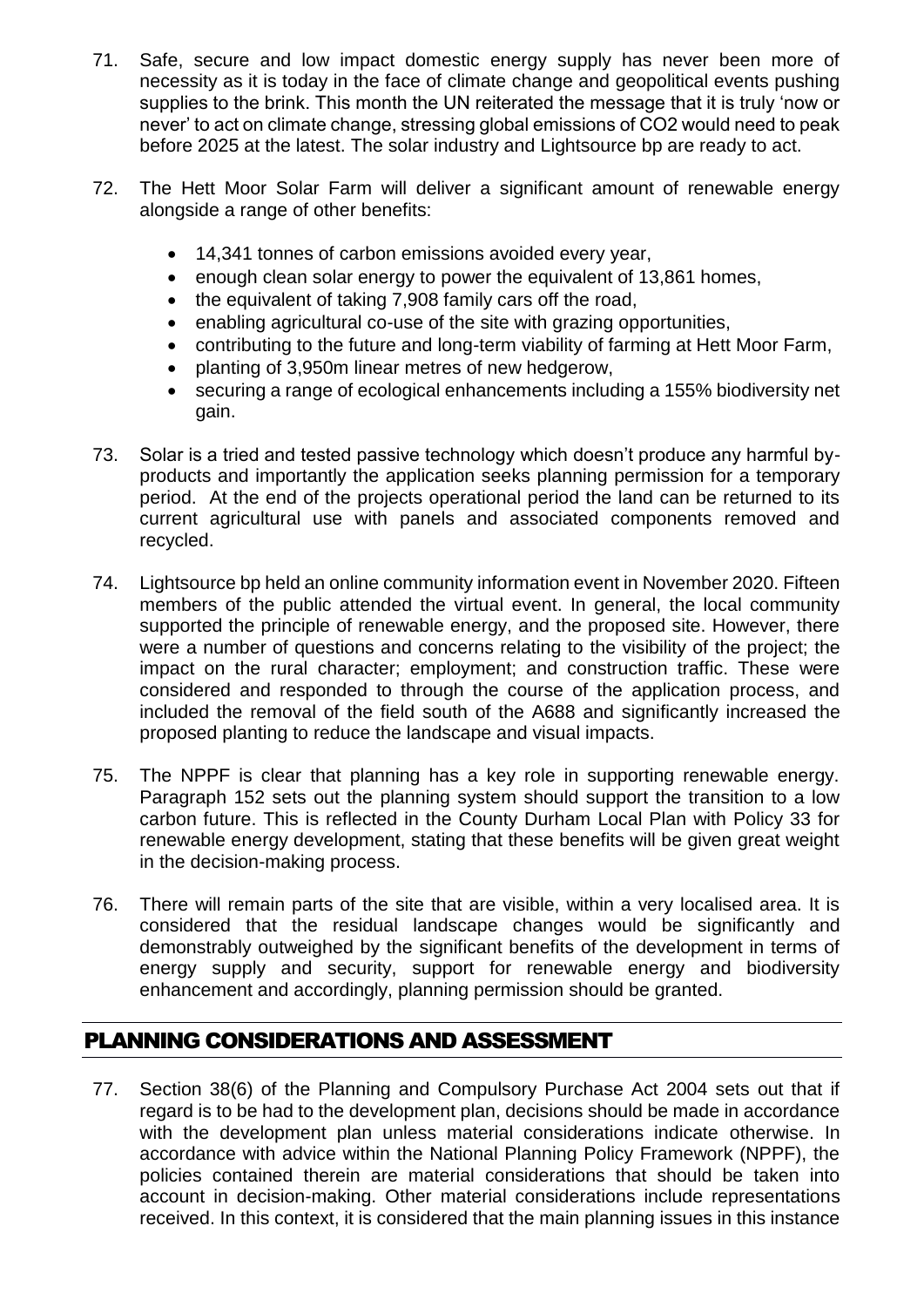relate to the principle of development, landscape, access and traffic, residential amenity, flooding and drainage, ecology, recreational amenity, cultural heritage, agricultural land, safeguarded areas, other matters and public sector equality duty.

Principle of Development

- 78. Planning law requires that applications for planning permission must be determined in accordance with the development plan unless material considerations indicate otherwise. The NPPF is a material planning consideration. The County Durham Plan (CDP) is the statutory development plan and is the starting point for determining applications as set out in the Planning Act and reinforced at Paragraph 12 of the NPPF. The CDP was adopted in October 2020 and provides the policy framework for the County up until 2035.
- 79. Paragraph 11 of the NPPF establishes a presumption in favour of sustainable development. For decision taking this means:
	- c) approving development proposals that accord with an up-to-date development plan without delay; or
	- d) where there are no relevant development plan policies, or the policies which are most important for determining the application are out of date, granting permission unless:
		- i. the application of policies in this Framework that protect areas or assets of particular importance provides a clear reason for refusing the development proposed, or
		- ii. any adverse impacts of doing so would significantly and demonstrably outweigh the benefits, when assessed against the Policies in this Framework taken as a whole.
- 80. In light of the recent adoption of the CDP, the Council now has an up to date development plan. Paragraph 11 of the NPPF establishes a presumption in favour of sustainable development. For decision taking this means approving development proposals that accord with an up to date development plan without delay (Paragraph 11 c). Accordingly, Paragraph 11(d) of the NPPF is not engaged.

Key policies for determination

- 81. The key policy for the determination of this application is CDP Policy 33 relating to renewable and low carbon energy. This Policy supports renewable and low carbon energy development in appropriate locations, including transmission lines. The Policy advises that significant weight will be given to the achievement of wider social, environmental and economic benefits. The Policy also advises that proposals should include details of associated developments including access roads, transmission lines, pylons and other ancillary buildings. Where relevant, planning applications will also need to include a satisfactory scheme to restore the site to a quality of at least its original condition once operations have ceased. Where necessary, this will be secured by bond, legal agreement or condition.
- 82. The opening paragraph of CDP Policy 10 states that development in the countryside will not be permitted unless allowed for by specific policies in the Plan. These specific policies are set out in footnote 54 (of the CDP) and includes all applicable policies relating to low carbon and renewables. As this is a renewable energy development it is considered that the development could be allowed for by specific policies in the plan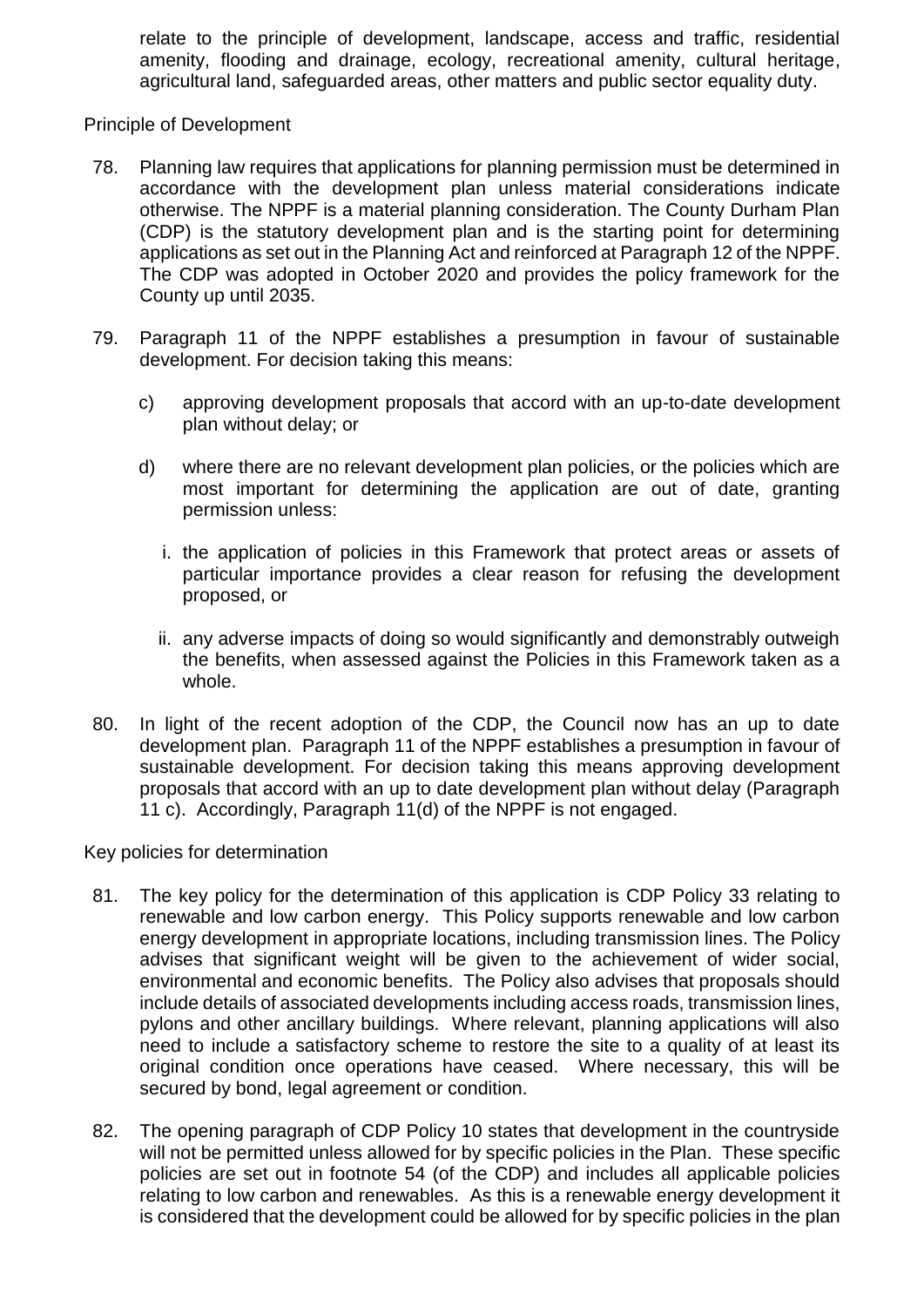(CDP Policy 33). The development therefore does not have to demonstrate an exception to CDP Policy 10 but the acceptability criteria are engaged.

- 83. CDP Policy 10 states that new development in the countryside must not give rise to unacceptable harm to the heritage, biodiversity, geodiversity, intrinsic character, beauty or tranquillity of the countryside either individually or cumulatively, which cannot be adequately mitigated or compensated for, result in the merging or coalescence of neighbouring settlements, contribute to ribbon development, impact adversely upon the setting, townscape qualities, including important vistas, or form of a settlement which cannot be adequately mitigated or compensated for, be solely reliant upon, or in the case of an existing use, significantly intensify accessibility by unsustainable modes of transport. New development in countryside locations that is not well served by public transport must exploit any opportunities to make a location more sustainable including improving the scope for access on foot, by cycle or by public transport, be prejudicial to highway, water or railway safety; and impact adversely upon residential or general amenity. Development must also minimise vulnerability and provide resilience to impacts arising from climate change, including but not limited to, flooding; and where applicable, maximise the effective use of previously developed (brownfield) land providing it is not of high environmental value.
- 84. The potential impacts of the development will be considered in the sections below.
- 85. Paragraph 158 of the NPPF states that when determining planning applications for renewable and low carbon development, local planning authorities should: a) not require applicants to demonstrate the overall need for renewable or low carbon energy, and recognise that even small-scale projects provide a valuable contribution to cutting greenhouse gas emissions; and

b) approve the application if its impacts are (or can be made) acceptable. Once suitable areas for renewable and low carbon energy have been identified in plans, local planning authorities should expect subsequent applications for commercial scale projects outside these areas to demonstrate that the proposed location meets the criteria used in identifying suitable areas.

- 86. It should be noted that the CDP has identified areas suitable for wind turbine development but not for solar.
- 87. The purpose of the proposed development is to generate renewable energy on a large scale. The location affords the space requirement without significant constraints that would limit energy generation. CDP Policy 33 is permissive towards solar farm development, and it is therefore considered that the proposal is acceptable in principle. The social, environmental and economic benefits of the proposal are considered in the sections below. The acceptability of the development in relation to the issues set out below will assist in determining if the location of the development is appropriate in the context of CDP Policy 33.

#### Landscape

- 88. Paragraph 174 of the NPPF states that decisions should contribute to and enhance the natural and local environment by protecting and enhancing valued landscapes in a manner commensurate with their statutory status or identified quality in the development plan.
- 89. CDP Policy 10 states that development in the countryside must not give rise to unacceptable harm intrinsic character, beauty or tranquillity of the countryside either individually or cumulatively, which cannot be adequately mitigated or compensated for and must not result in the merging or coalescence of neighbouring settlements.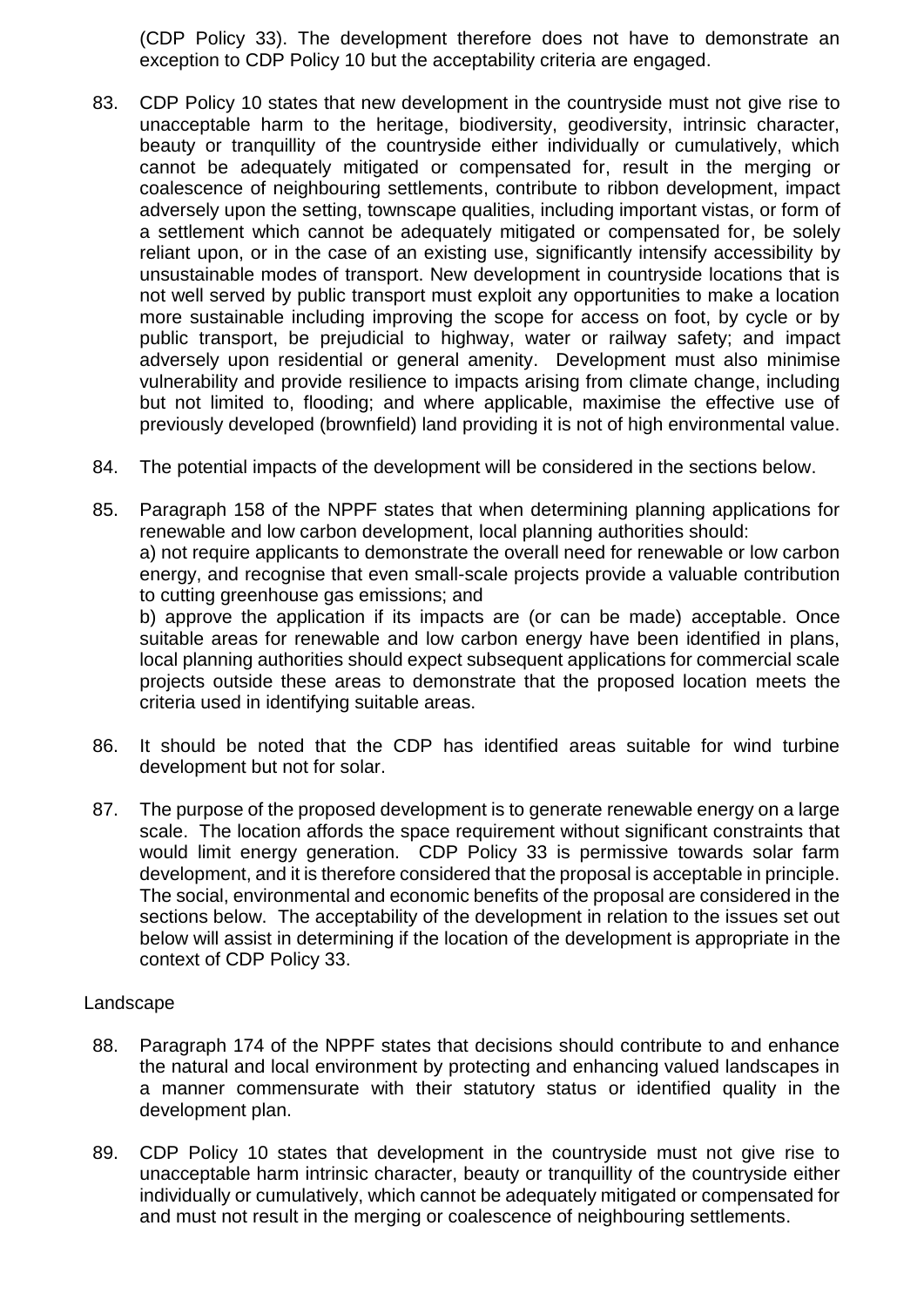- 90. CDP Policy 39 states that proposals for new development will be permitted where they would not cause unacceptable harm to the character, quality or distinctiveness of the landscape, or to important features or views. Proposals will be expected to incorporate appropriate measures to mitigate adverse landscape and visual effects. Development affecting Areas of Higher Landscape Value will only be permitted where it conserves, and where appropriate enhances, the special qualities of the landscape, unless the benefits of development in that location clearly outweigh the harm.
- 91. CDP Policy 40 states that proposals for new development will not be permitted that would result in the loss of, or damage to, trees of high landscape, amenity or biodiversity value unless the benefits of the proposal clearly outweigh the harm. Where development would involve the loss of ancient or veteran trees it will be refused unless there are wholly exceptional reasons, and a suitable compensation strategy exists. Proposals for new development will not be permitted that would result in the loss of hedges of high landscape, heritage, amenity or biodiversity value unless the benefits of the proposal clearly outweigh the harm. Proposals for new development will not be permitted that would result in the loss of, or damage to, woodland unless the benefits of the proposal clearly outweigh the impact and suitable replacement woodland planting, either within or beyond the site boundary, can be undertaken.
- 92. The site lies in the Wear Lowlands County Character Area which forms part of the larger Tyne & Wear Lowlands National Character Area (NCA 14). It lies in the Eastern Valley Terraces Broad Character Area which belongs to the Lowland Valley Terraces Broad Landscape Type. The site is made up of open, undulating arable farmland sloping eastwards bounded by low clipped thorn hedges dating from early postmedieval enclosure of Hett Moor (Terrace farmland: open arable Local Landscape Type, Old enclosure Subtype). Hedgerow trees are absent or infrequent.
- 93. The site forms part of a wider tract of open farmland of a similar character. Although for the most part strongly rural, the local landscape in the west of the site and south of the A688 Thinford Lane contains a number of strategic overhead powerlines and electricity substations which, together with the busy A688, give it an urban fringe quality in those areas.
- 94. The site does not lie in an area covered by any national or local landscape designations. An Area of Higher Landscape Value (AHLV) does however lie adjacent to the northern site boundary. Hett Conservation Area lies to the northwest of the site.
- 95. The site occupies low lying gently undulating farmland falling eastwards to the shallow valley of the Coxhoe Beck from a high point at the southwest of the site. Due to the nature of the topography views of the locality are generally shallow. Receptors in that area include the A688 Thinford Lane, Hett Mill Lane, public footpaths and bridleways and scattered isolated properties. It is visible in slightly deeper views from land that it falls towards to the immediate east including the A688 and A177 around Tursdale roundabout and a section of the East Coast Main Line.
- 96. It is overlooked from the higher ground of the Limestone Escarpment including the Limestone Escarpment Ridge to the south and the southern spurs of the Northern Limestone Escarpment to the east. Receptors in that area include properties in parts of Ferryhill, Cornforth, Coxhoe, Quarrington Hill, minor roads (C37, C23, C24) public rights of way and Crow Trees and Coxhoe Quarry Wood Local Nature Reserves.
- 97. The site and the local landscape are of broadly medium sensitivity: a combination of low-moderate value and a medium susceptibility to development of this kind. While the wider landscape has a settled character with a number of detractive elements,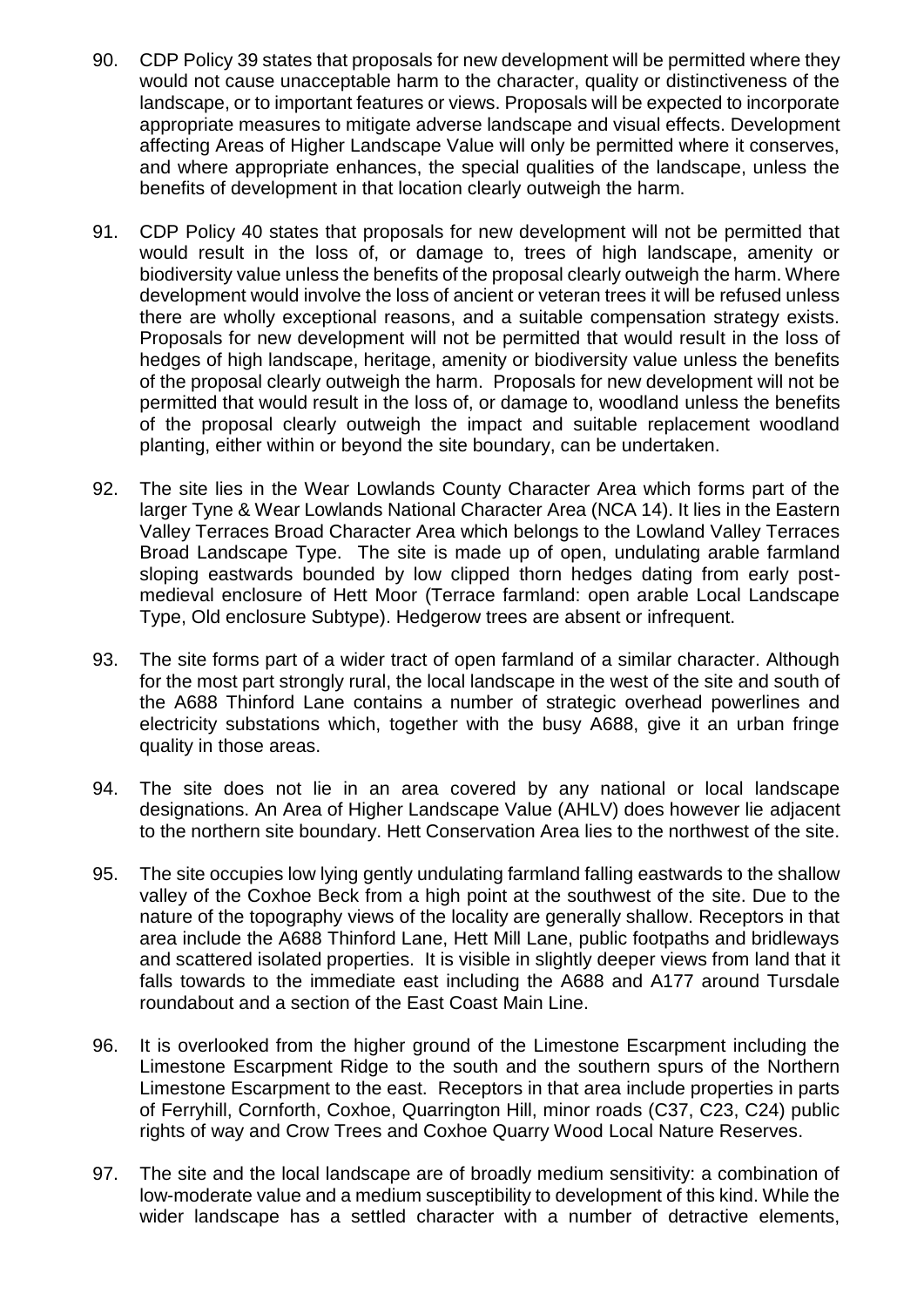including busy highways and energy infrastructure, this leaves the rural dimension to its character relatively fragile and susceptible to further impacts. The landscape of the site itself is for the most part strongly rural although powerlines and the electricity substation in the west give it a more urban fringe quality in that area.

- 98. At the level of the site and its immediate surroundings the proposals would involve a transformative change from open arable farmland to a solar farm dominated by features of a notably man-made/industrial character. The effects would be temporary and reversible but would last for 40 years. As noted in the Landscape and Visual Assessment, the magnitude of the effect at site level would be high and would remain so even with mitigation as the planting proposed would not alter the overall effects upon the character of the site.
- 99. The transformative effect on landscape character within the site would be strongly evident from Footpath 31 which crosses the eastern part of the site, footpath 34 which defines the northern boundary and passes through the north-eastern part of the site and bridleway 28 which runs along the western boundary.
- 100. The effects would be notable in views from Hett Mill Lane which crosses the site and from where there would be intermittent shallow views of both the eastern and western parts of the site. While these would be limited in places by roadside hedges, views would still be afforded over lower clipped hedges, through sporadic sparser sections, and through gaps and gateways. This would be particularly the case for land west of the road which is on rising ground. The effects of development would be less apparent in the landscape north towards Hett where views are typically shallow and development would be largely screened by intervening topography and vegetation.
- 101. From the immediate south along Thinford Lane (A688) the effects of development would be visible in sequential views of varying character. In some views the site would be screened by roadside hedgerows and cuttings and in others parts the development would be open to view and prominent where hedges are gappy, absent or low. In some views the effect on character would be substantial. The site would be open to view more or less in its entirety from a section of the A688 north of the Tursdale roundabout on land falling towards the viewer from where the effect would be substantial. Parts of the site would be visible in the view ahead for traffic approaching the A688 roundabout on the A177 from the east.
- 102. Within the wider landscape the site is overlooked from higher ground on the Limestone Escarpment to the south and east. The development would have some notable effects on the character of the landscape in these views due to the topography of the site, which slopes eastwards towards the escarpment, and the large scale of the proposals. In views from the Limestone Escarpment Ridge to the south-west on the edge of Ferryhill the site is largely screened by topography and vegetation and photomontages indicate that the effect on the character of the landscape would be low. In views from the spur and vale topography of the escarpment to the east the development would be conspicuous and the effect on character would be higher. In views from Quarrington Hill, the development would be visible as an extensive tract of notably artificial land cover replacing a large area of open farmland. While the view is across a settled landscape and takes in existing infrastructure and built form, including the large Amazon warehouse, the effect would be of built form visually coalescing across a wide area and would be of a medium-high magnitude. In these views mitigation measures would not materially alter the appearance of the site or its effects on landscape character.
- 103. Landscape officers have stated that the visual effects would be high for users of the local footpath network within the site (footpaths 31 and 34 (Croxdale and Hett Parish)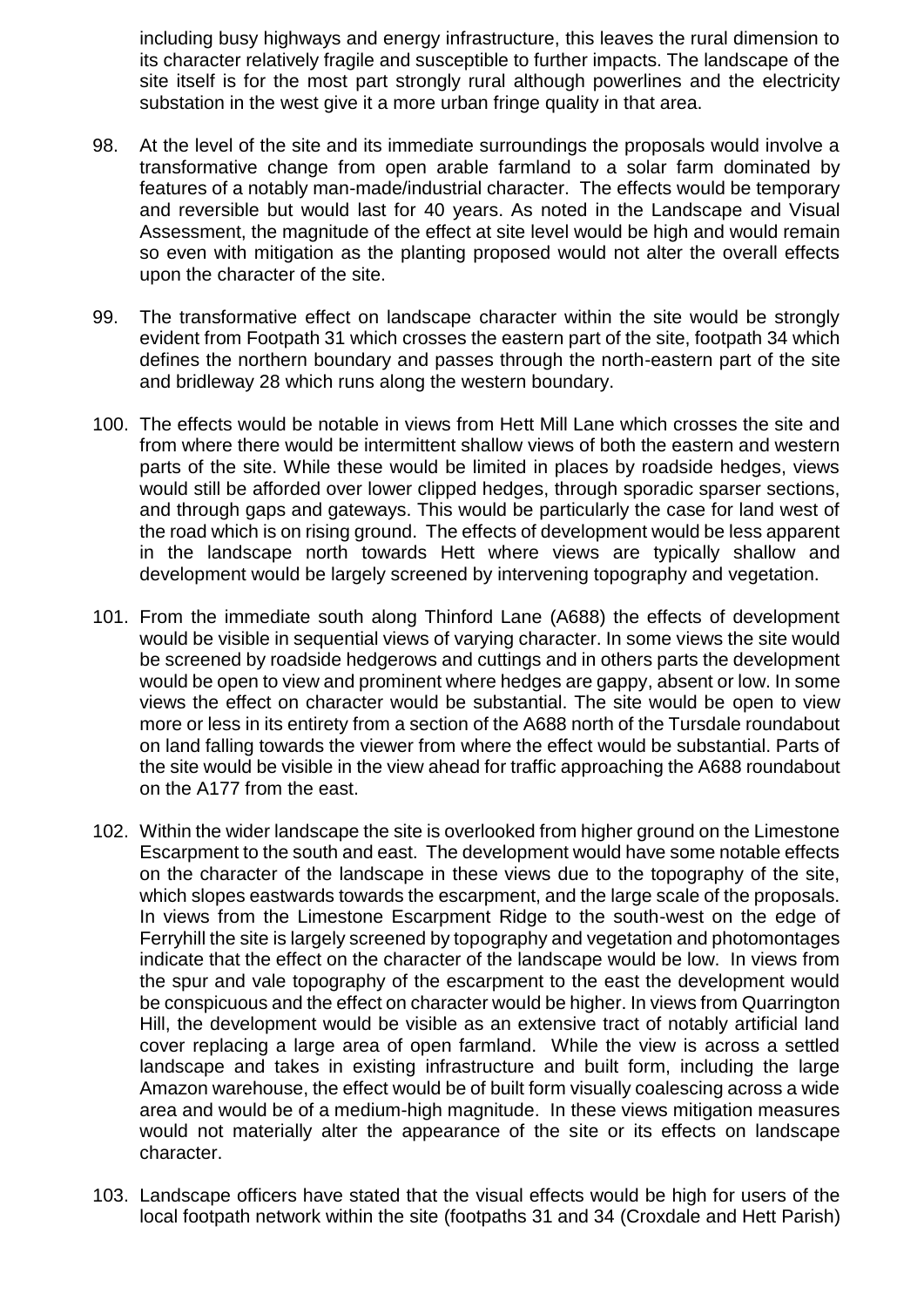or in proximity to the site boundary (Bridleway 28 and Footpath 34 (Croxdale and Hett Parish) in particular). The proposed development would be located either side of Footpath 31 and whilst offset, the solar panels and associated fencing would be seen in close proximity and the proposals would dominate the users experience resulting in an adverse visually impact and significant loss of amenity when using this path. Landscaping has been proposed to help provide visual screening, however at the time of development and for several years afterwards (the length of time depending on the design, quality and performance of the planting), given the current open character of this location and undulating nature of the topography in this location, this is likely to be upwards of 10 years in which the development would be conspicuous and harmful. The proposed development would also be clearly noticeable in views from Bridleway No. 28 in the short term, however with careful management of the existing hedge between the bridleway and the site, together with the proposed mitigation planting, the visual impacts would be reduced in the medium term.

- 104. There would be some notable visual effects as noted above, in longer distance and elevated views from the Limestone Escarpment to the east. These include views from public vantage points such as the local nature reserves at Coxhoe Quarry Wood and Crow Trees enjoy commanding panoramic views across the Wear Lowlands. These are considered to be important views having regard to the number of people who access these areas and the fact that appreciation of the view, and of the landscapes it takes in, are clearly valued. While these views are of visually complex settled landscape, the development would be conspicuous and would detract from the appearance and quality of the landscape to a notable degree.
- 105. To mitigate against landscape and visual impacts additional tree, shrub and hedgerow planting has been proposed. In the long term this would make some localised contribution to the conservation and enhancement of the local landscape and these measures could be secured by an agreement under Section 39 of the Wildlife and Countryside Act 1981.
- 106. The visibility of the development within the immediate locality, and therefore its effects on the character of the local landscape, would be reduced over time by a combination of tailored management of existing trees and hedges and the planting of new trees, hedges and native shrubs which would help integrate the proposals with the surrounding area. It would also reinforce the existing landscape framework and enhance character to a lesser degree. The time taken to achieve this would vary. In some cases, allowing hedges to grow taller would be effective in a few years, in other cases where new planting was proposed it would take longer – particularly from footpaths crossing the site and elevated sections of road. In some views mitigation measures would have a negligible effect.
- 107. Taken in the round, the effect on the character of the local landscape would be high initially, reducing to a medium magnitude within around 10 years but with some high but localised residual effects.
- 108. Landscape officers consider that the proposals would not cause harm to the special qualities of the adjacent AHLV. Hett Conservation Area lies to the northwest of the proposal. The rural setting of the village contributes to the character of the Conservation Area. Intervisibility at a local level would to be limited due to the orientation of the solar arrays, topography, intervening hedgerows and the nature of the shallow views, however in views from the escarpment to the east, both would be seen in conjunction. It is considered that the value of the value of the Conservation Area is not appreciated in such long distance views and would therefore not be harmed.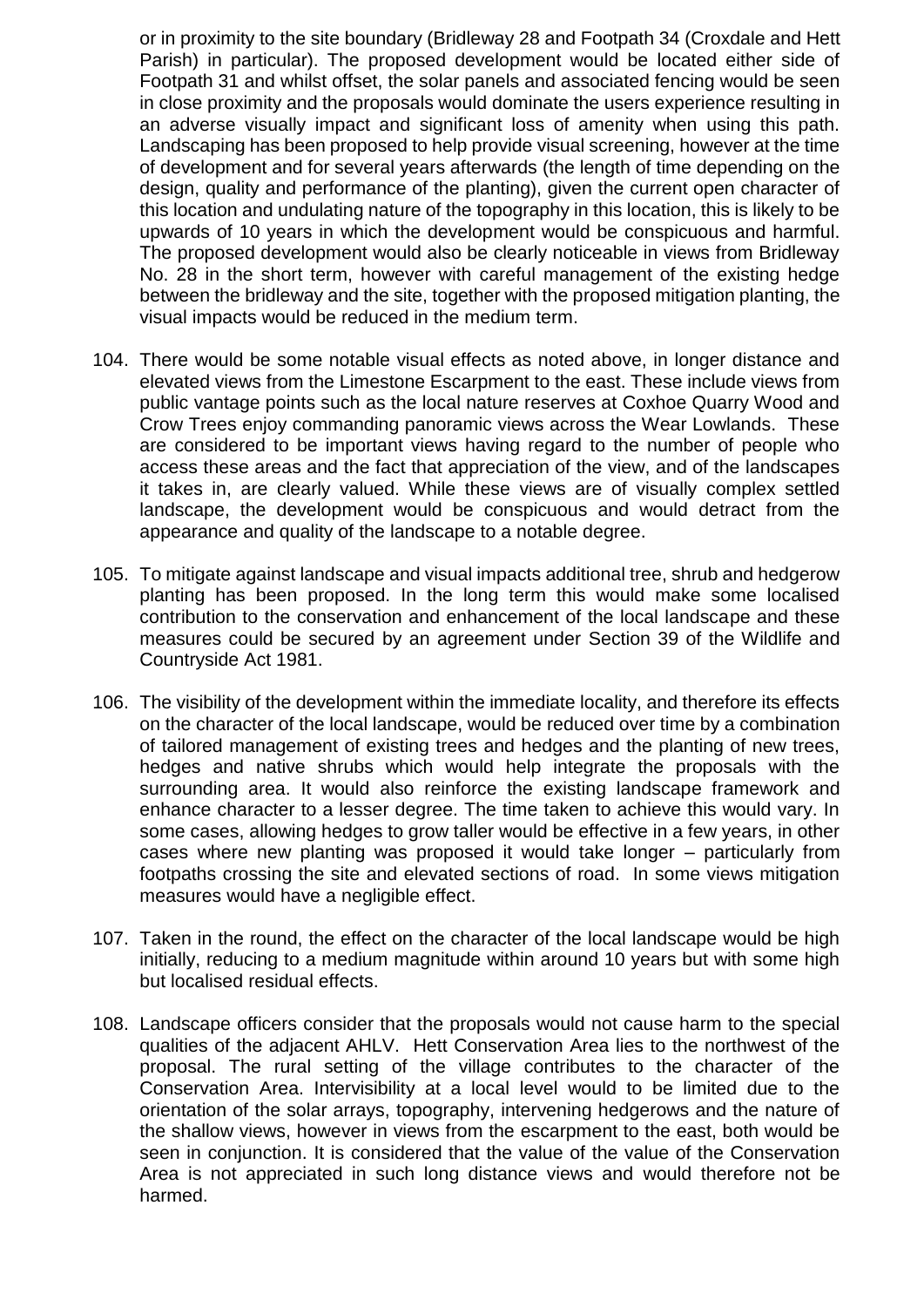- 109. A landscaping scheme has been submitted with the application and has seen revisions throughout the consideration of the application. Planting would be provided to improve screening by gapping up hedgerows on the site boundaries and a large area of woodland planting on the eastern boundary.
- 110. The proposals would cause some harm to the intrinsic character and beauty of the countryside. Whilst the proposals incorporate measures which would mitigate the harm to some degree in the medium term there would be notable longer term residual harm and particularly in respect of valued views from high ground to the east. Notwithstanding this, the views from the east are from a distance of more than 4km and limited to focal point within a range of alternative views from this location. It is therefore considered that there would be limited but not unacceptable harm to the intrinsic character and beauty of the countryside, in accordance with CDP Policy 10.
- 111. It is noted that Landscape officers consider the proposals would cause unacceptable harm to the character and quality of the landscape, however, it is considered that this harm is primarily drawn from distant views and is less significant in closer proximity to the site. To assist in mitigating this harm the applicant has proposed additional woodland planting and the protection and enhancement of hedgerows within the development site in accordance with the requirements of CDP Policy 40. Further planting to the east of the site has also been requested by condition. Notwithstanding this, it is considered that the proposal would be in conflict with CDP Policy 39 and Part 15 of the NPPF.

Access and Traffic

- 112. Paragraph 110 of the NPPF states that safe and suitable access should be achieved for all users. In addition, Paragraph 111 of the NPPF states that development should only be refused on transport grounds where the residual cumulative impacts on development are severe. CDP Policy 21 states that the transport implications of development must be addressed as part of any planning application, where relevant this could include through Transport Assessments, Transport Statements and Travel Plans.
- 113. The east and west sides of the site would be accessed from existing field entrances on Hett Lane (Unclassified Road UNC 27.2) that would be widened and improved to accommodate the construction and site traffic.
- 114. A Transport Statement (TS) has been submitted in support of the solar farm application. The TS has identified that the construction period for the development would be approximately 5 to 6 months with a typical maximum number of HGV deliveries being 15 per day (15 in and 15 out). There would be a total of approximately 1305 deliveries to the site during the 5-6 month construction period. This is likely to be similar for the decommissioning of the site. During the operational period the site would only need to be visited 10-20 times per annum by a car or van.
- 115. Highways officers have considered the proposal and find the access arrangements for both the construction and operational periods to be acceptable. Officers have requested that the Construction Management Plan be secured by condition. CPRE has requested that provisions be made for cyclists to be protected from road traffic during construction work
- 116. Whilst the proposed solar farm would generate a degree of construction traffic for the 5-6 month construction period it would be not be unacceptable in this location due to good access and existing highway capacity. Following construction, the solar farm would be automated and would only be attended for monitoring and maintenance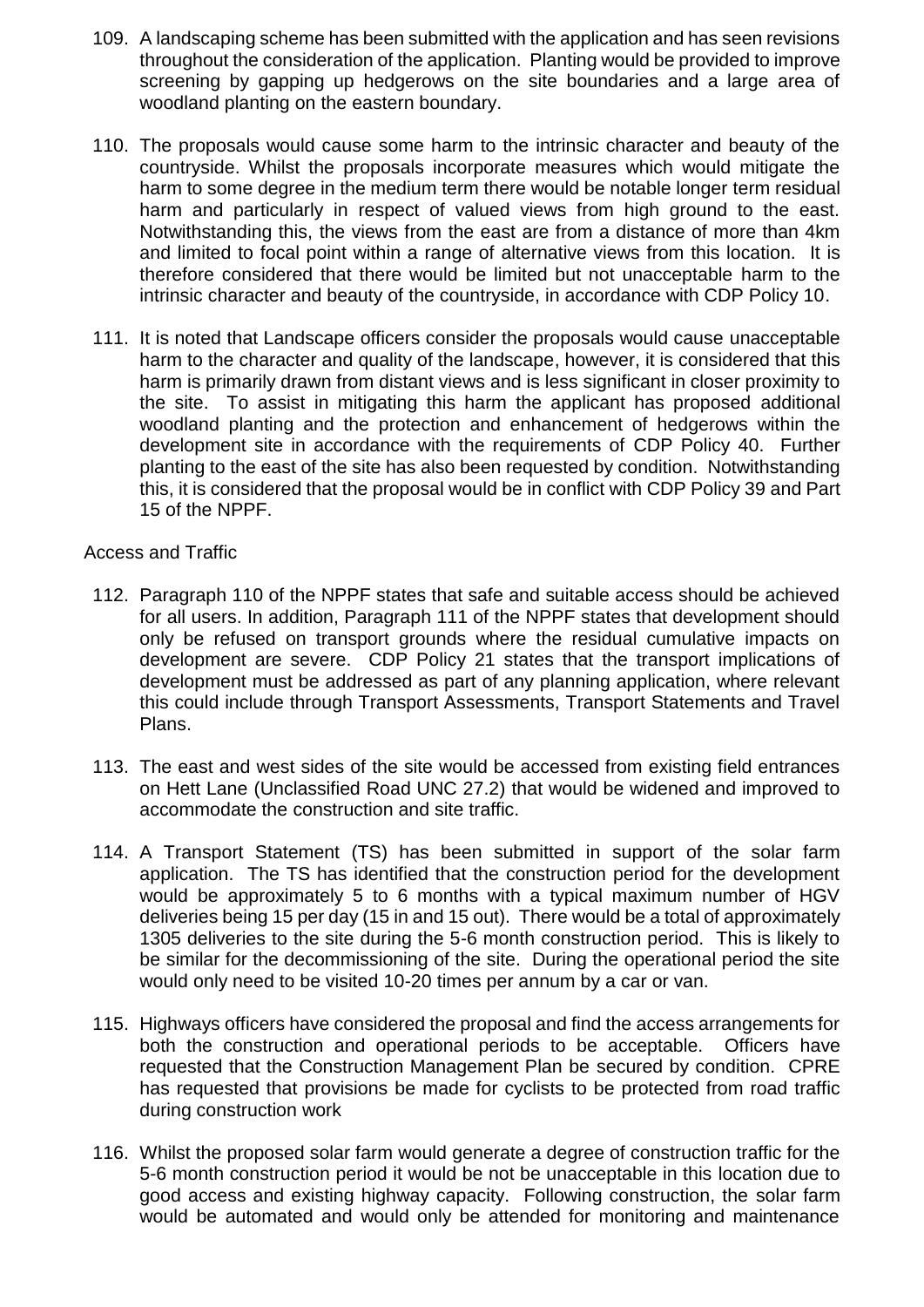purposes. A further condition is recommended to ensure that vehicles accessing the site are adequately cleaned before leaving to ensure that debris is not carried onto the public highway. No objection is raised by the Council as Highways Authority subject to appropriate conditions. It is considered that the proposals have been appropriately assessed through a Transport Statement and would not result in harm to the safety of the local or strategic highway network and would not cause an unacceptable increase in congestion or air pollution. Subject to the condition set out the development would not conflict with CDP Policy 21 and Part 9 of the NPPF.

## Residential Amenity

- 117. Paragraph 174 of the NPPF states that planning decisions should contribute to and enhance the natural and local environment by preventing new and existing development from contributing to, being put at unacceptable risk from, or being adversely affected by, unacceptable levels of air or noise pollution. Development should, wherever possible, help to improve local environmental conditions such as air quality and water quality. Paragraph 185 of the NPPF states that planning decisions should ensure that new development is appropriate for its location taking into account the likely effects of pollution on health, living conditions and the natural environment, as well as the potential sensitivity of the site or the wider area to impacts that could arise from the development. Paragraph 186 of the NPPF advises that planning decisions should sustain and contribute towards compliance with relevant limit values or national objectives for pollutants. Opportunities to improve air quality or mitigate impacts should be identified, such as through traffic and travel management, and green infrastructure provision and enhancement. Paragraph 187 of the NPPF advises that planning decisions should ensure that new development can be integrated effectively with existing businesses and community facilities (such as places of worship, pubs, music venues and sports clubs).
- 118. CDP Policy 31 sets out that development will be permitted where it can be demonstrated that there will be no unacceptable impact, either individually or cumulatively, on health, living or working conditions or the natural environment and that can be integrated effectively with any existing business and community facilities. Development will not be permitted where inappropriate odours, noise, vibration and other sources of pollution cannot be suitably mitigated against, as well as where light pollution is not suitably minimised. Permission will not be granted for locating of sensitive land uses near to potentially polluting development. Similarly, potentially polluting development will not be permitted near sensitive uses unless the effects can be mitigated. CDP Policy 10 states that new development in the countryside must not impact adversely upon residential or general amenity.
- 119. The nearest residential properties to the proposed solar farm are Hett Moor Farm, which is located to the site, Mount Huley Farm and East Farm are located approximately 700m to the west, Falls Farm is located approximately 300m to the north and Broom Hill Farm is located approximately 200m to the east. The settlement of Hett is located approximately 800m to the north west, Metal Bridge is located approximately 100m to the south, Spennymoor is located approximately 1km to the west and Ferryhill is located approximately 1.4km to the south.
- 120. Objections have been received from one local resident, Hett and Croxdale Parish Council, Ferryhill Town Council and CPRE. In relation to residential amenity the objections focus on visual amenity and landscape impact.
- 121. A Glint and Glare Assessment has been submitted in support of the application. This provides background information for the review of legislation, assessment methodology including identification of receptors, baseline conditions and an impact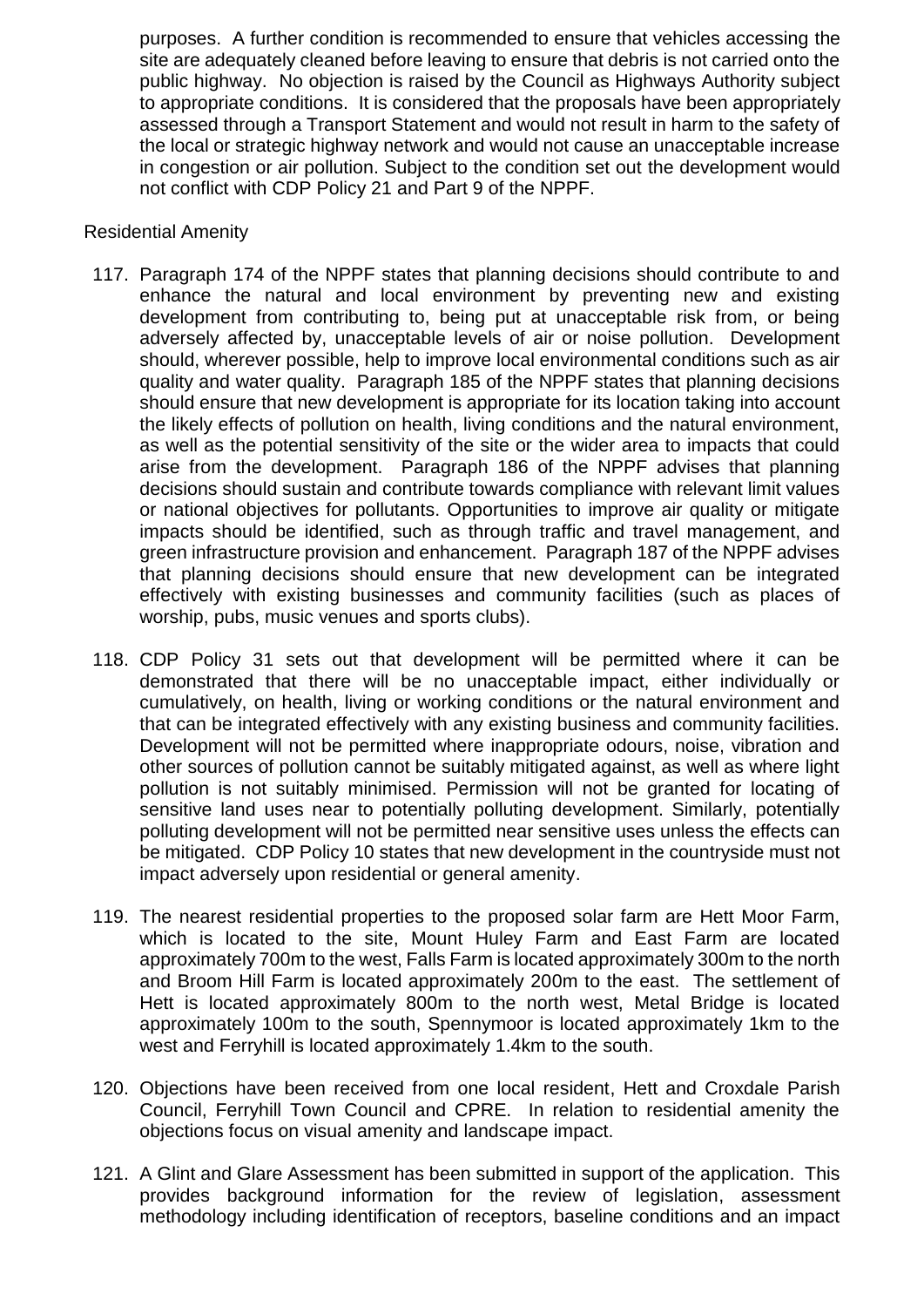assessment. The assessment identified where there was potentially an impact to receptors from the development and modifications were made (pre-submission) to either remove areas of solar panels or to provide mitigation planting. Following revisions the risk of impact to residential receptors was reduced to none.

- 122. Landscape impact has been assessed in the section above, but it is acknowledged that those people living near to the site experience landscape harm as a constant rather than passing impact. Notwithstanding this, the removal of the southern section of the scheme has significantly reduced the potential visual impact from residents of Ferryhill and there are very few other properties that would have a view of the site, none of which have objected to the proposal. Whilst the development would have a transformative impact the site would still retain green space and additional planting is proposed to lessen the visual impact. Given the existing screening and limited impact to residential properties it is considered that the visual impact of the site in terms of amenity would not be unacceptable.
- 123. The proposed solar farm has very limited potential to create any noise, dust or light pollution impacts. The panels themselves would be of the static variety that are silent in operation. Environmental Health and Consumer Protection officers have considered the proposals and raise no objections in respect of potential nuisance, air pollution or glint and glare. Officers note that the construction phase is the only time where noise may be an issue and have requested that hours of operation be conditioned. In accordance with standard practice, it is proposed that through condition a Construction Management Plan is submitted to ensure that dust, noise, access, routeing and community liaison amongst other matters.
- 124. It is considered that the proposed development would not create an unacceptable impact on health, living or working conditions or the natural environment. The proposals would not result in unacceptable noise, odour, vibration or light pollution and, subject to the imposition of the conditions recommended above, it is considered that the proposals would provide an acceptable standard of residential amenity in accordance with CDP Policies 10 and 31 and Part 15 of the NPPF.

## **Contamination**

- 125. Part 15 of the NPPF (Paragraphs 120, 174, 183 and 184) requires the planning system to consider remediating and mitigating despoiled, degraded, derelict, contaminated and unstable land where appropriate. Noting that where a site is affected by contamination or land stability issues, responsibility for securing a safe development rests with the developer and/or landowner. CDP Policy 32 requires that where development involves such land, any necessary mitigation measures to make the site safe for local communities and the environment are undertaken prior to the construction or occupation of the proposed development and that all necessary assessments are undertaken by a suitably qualified person.
- 126. A Preliminary Risk Assessment has been submitted in support of the application. This assessment concludes that that there may be possible sources of contamination associated with backfilled sandstone quarry in the north of the site. The proposed solar farm development is considered to be of low sensitivity with respect to Human Health, therefore the risk from any ground contamination is considered to be low. Risks to groundwater are also considered to be low given the relatively low environmental sensitivity of the site. The backfilled quarry and shallow mine workings/ entries are potential sources of ground gas which will need to be assessed as part of a ground investigation.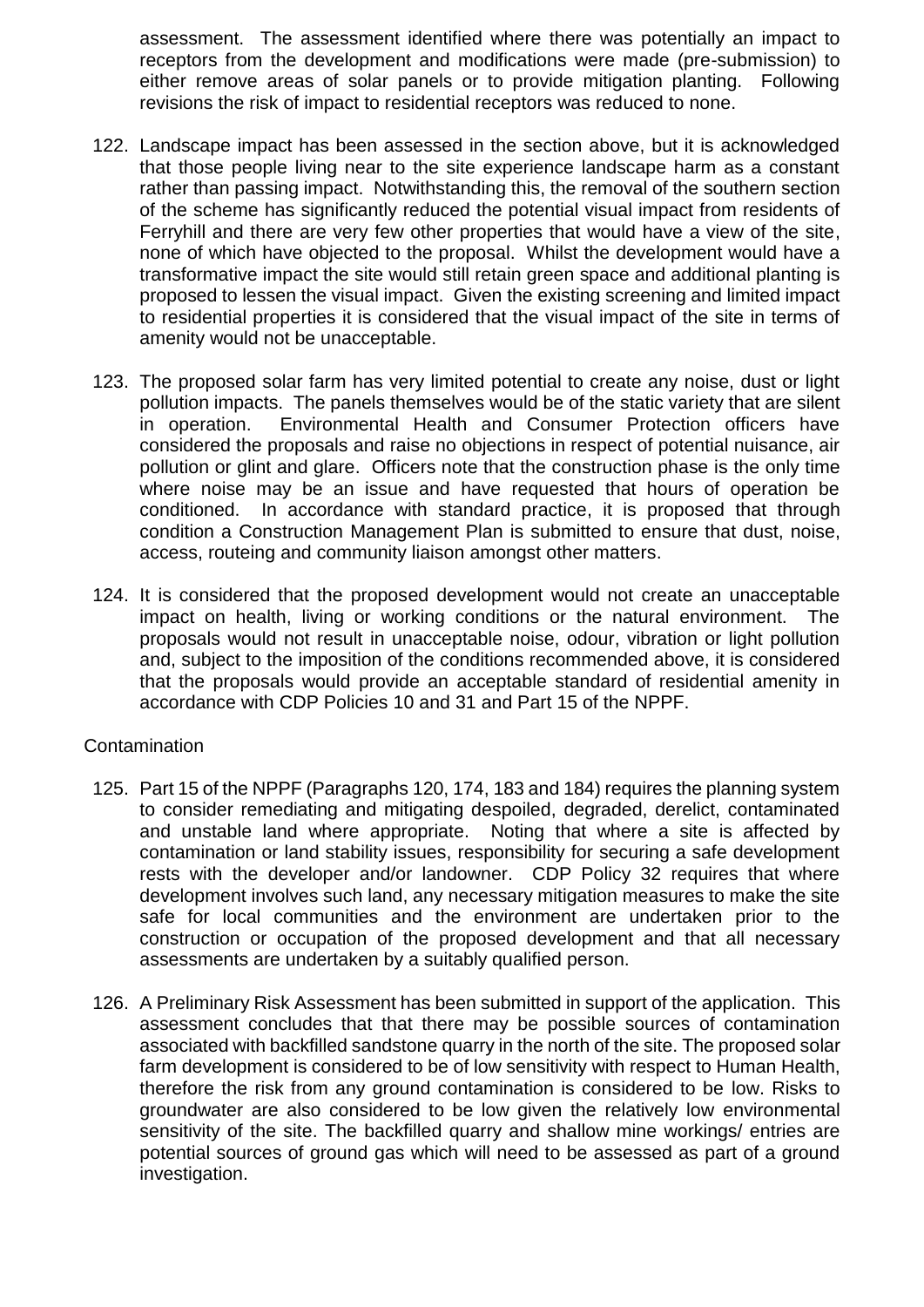- 127. Environmental Health and Consumer Protection officers have considered the proposals and raise no objections in respect of land contamination. Conditions have been recommended to require investigation of potential areas of ground contamination
- 128. It is considered that the proposed development would be suitable for the proposed use and would not result in unacceptable risks which would adversely impact on the environment, human health and the amenity of local communities and it is considered that the proposals would provide an acceptable standard of residential amenity in accordance with CDP Policies 32 and Part 15 of the NPPF.

#### Flooding and Drainage

- 129. Part 14 of the NPPF directs Local Planning Authorities to guard against flooding and the damage it causes. Protection of the water environment is a material planning consideration and development proposals, including waste development, should ensure that new development does not harm the water environment. Paragraph 174 of the NPPF advises that planning decisions should contribute to and enhance the natural and local environment by preventing new and existing development from contributing to, being put at unacceptable risk from, or being adversely affected by, unacceptable levels of water pollution. Development should, wherever possible, help to improve local environmental conditions such as water quality.
- 130. Paragraph 167 of the NPPF states that when determining any planning applications, local planning authorities should ensure that flood risk is not increased elsewhere. Where appropriate, applications should be supported by a site-specific flood-risk assessment. Development should only be allowed in areas at risk of flooding where, in the light of this assessment it can be demonstrated that it incorporates sustainable drainage systems, unless there is clear evidence that this would be inappropriate, and any residual risk can be safely managed.
- 131. CDP Policy 35 requires all development proposals to consider the effect of the proposed development on flood risk, both on-site and off-site, commensurate with the scale and impact of the development and taking into account the predicted impacts of climate change for the lifetime of the proposal. All new development must ensure there is no net increase in surface water runoff for the lifetime of the development. Amongst its advice, the policy advocates the use of SuDS and aims to protect the quality of water. CDP Policy 10 states that new development in the countryside must minimise vulnerability and provide resilience to impacts arising from climate change, including but not limited to, flooding.
- 132. The application is accompanied by a flood risk assessment (FRA) which identifies that the application site is located almost entirely within Flood Zone 1. A small section of the north eastern corner of the site is located within Flood Zones 2 and 3 but this area would not contain any of the site infrastructure. The Tursdale Beck runs to the east of the site but there are no watercourses within the site. A sustainable drainage strategy, involving the implementation of SuDS in the form of infiltration trenches, is proposed for managing the disposal of surface water runoff from the proposed development on the site. The proposed infiltration trenches would have an overall combined length of approximately 1679m, with a base width of 0.5m, a 0.5m design depth and a 0.15m freeboard. They would be filled with crushed rock with a void ratio of 20%. It would provide a total storage volume of approximately 83.95m3. This is greater than the volume of additional runoff generated as a result of the impermeable buildings (61.0m3).
- 133. Drainage and Coastal Protection officers have provided general guidance in relation to flood risk in but have not specifically commented on the information provided in the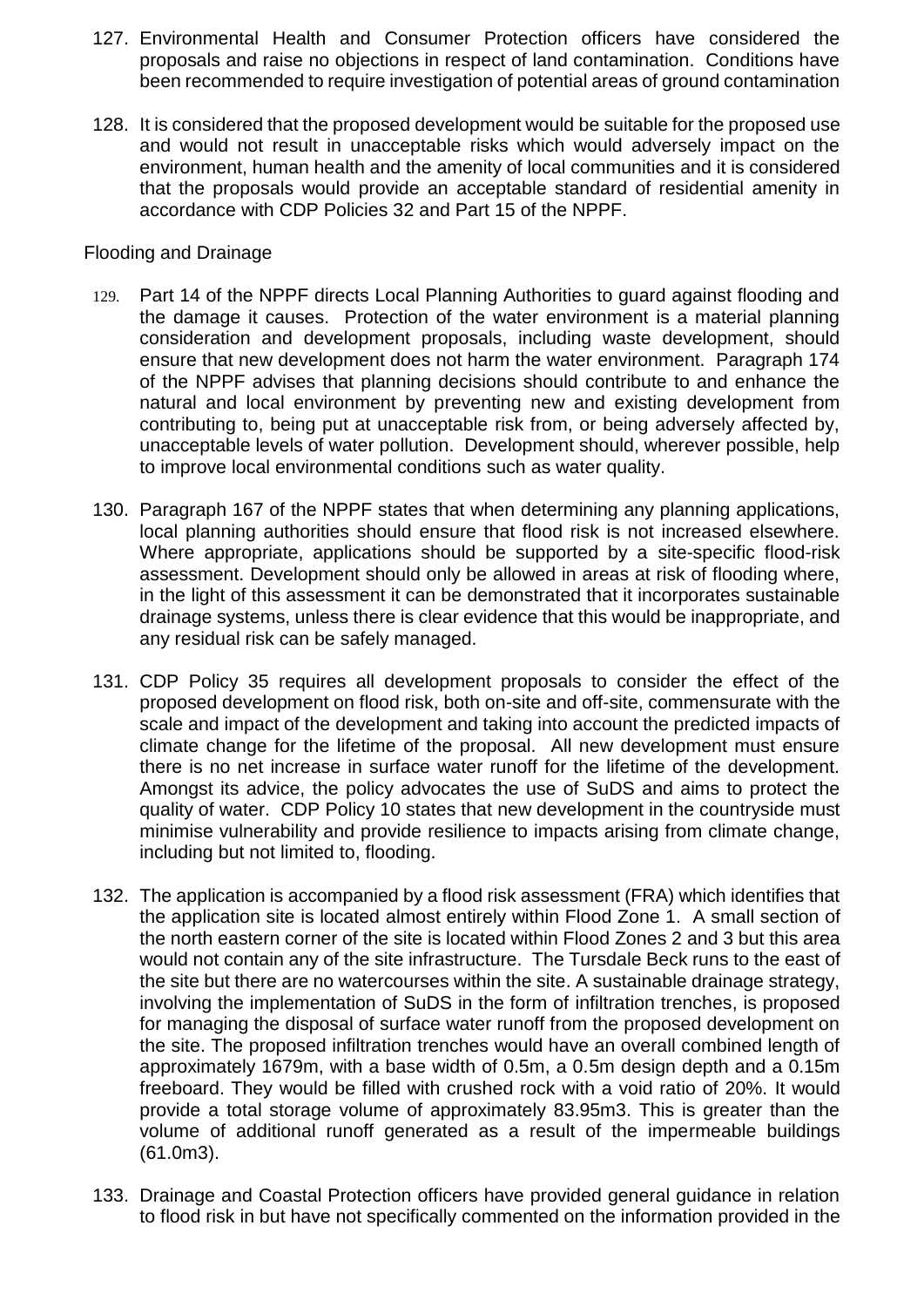application. Notwithstanding this, it is considered that submitted FRA and flood mitigation measures would meet with policy requirements. The Environment Agency has raised no objections to the proposals. It is therefore considered that the proposed solar farm development would not lead to increased flood risk, both on and off site, and through the use of SUDs would ensure there is no net increase in surface water runoff for the lifetime of the development. It is therefore considered that the proposals would not conflict with CDP Policies 10 and 35 and Part 14 of the NPPF.

## Ecology

- 134. Paragraph 180 of the NPPF sets out the Government's commitment to halt the overall decline in biodiversity by minimising impacts and providing net gains where possible and stating that development should be refused if significant harm to biodiversity cannot be avoided, mitigated or, as a last resort, compensated for. CDP Policy 41 reflects this guidance by stating that proposals for new development will not be permitted if significant harm to biodiversity or geodiversity resulting from the development cannot be avoided, or appropriately mitigated, or, as a last resort, compensated for. CDP Policy 43 states that development proposals that would adversely impact upon nationally protected sites will only be permitted where the benefits clearly outweigh the impacts whilst adverse impacts upon locally designated sites will only be permitted where the benefits outweigh the adverse impacts.
- 135. The presence of protected species is a material consideration in planning decisions as they are a protected species under the Wildlife and Countryside Act 1981 and the European Union Habitats Directive and the Conservation of Habitats and Species Regulations 2017 (as amended). The Habitats Directive prohibits the deterioration, destruction or disturbance of breeding sites or resting places of protected species. Natural England has the statutory responsibility under the regulations to deal with any licence applications but there is also a duty on planning authorities when deciding whether to grant planning permission for a development which could harm a European Protected Species to apply three tests contained in the Regulations in order to determine whether a licence is likely to be granted. These state that the activity must be for imperative reasons of overriding public interest or for public health and safety, there must be no satisfactory alternative, and that the favourable conservation status of the species must be maintained. Brexit does not change the Council's responsibilities under the law.
- 136. An Ecological Impact Assessment has been provided with the application. The assessment provides a baseline study of the site including the proximity of designated sites, habitats and constraints within the site and includes a Phase 1 habitat survey. A subsequent breeding bird survey was submitted to accompany the initial assessment. The potential impacts to protected species has been considered, including birds, bats, badger, otter, water vole, amphibians and reptiles.
- 137. The assessment states that no suitable features for roosting bats were present within the footprint of the proposed solar PV array. Occasional mature trees within boundaries may provide suitable features for occasional roosting bats, although no trees had obvious features for large number of roosting bats, such as hollow main stems. Badger have been recorded in the vicinity of the site and there were recent signs of foraging. Perimeter fences would have mammal gaps to allow for access and egress by badger and other mammal species, should they return.
- 138. The site is considered to have negligible suitability for otter and water vole and no evidence of either species was noted during the assessment. The biological records search included Great Crested Newt records. However, there are no ponds within the development site and field ditches were unsuitable being either overgrown or with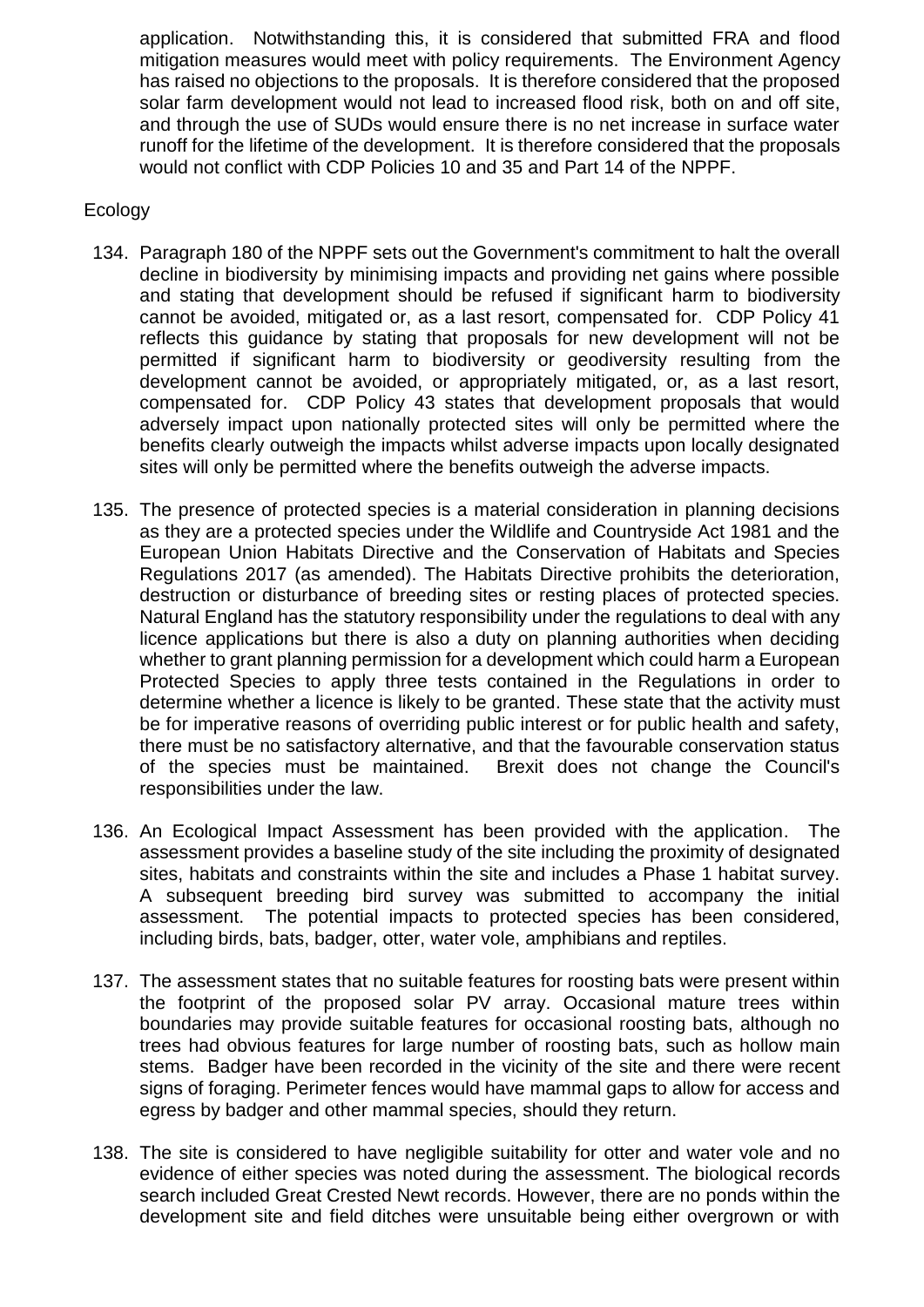running water. A very small pond is thought to be present on the edge of a farmyard 230 metres to the north east of the development site. This pond is isolated by farm buildings and arable habitat, with no functional linkage along hedgerows or similar out into the landscape. No other ponds are present within 1km and it is near-certain that this small pond does not support great crested newt which live in meta-populations across several ponds. There is negligible potential for Great Crested Newt to be present, although occasional common and widespread amphibians may be present.

- 139. The Ecological Assessment concludes that proposed development would have no direct effects on neighbouring waterbodies including ponds with historic confirmed GCN presence. Similarly, with standard good practice pollution prevention and runoff control measures in place during construction and operation, off-site ponds and the species they support would be suitably protected from the risk of adverse effects during the construction phase. As a result of habitat enhancements, including the creation of structurally diverse grasslands under and around the panels and new hedgerow planting, the completed solar farm would provide higher value and better connected terrestrial habitat for amphibians (and reptiles if present) than is currently present. As a result, the proposed development and associated new habitat creation is considered likely to have a positive effect on the favourable conservation status of the local amphibian population and reptiles if present. The likely risk of presence of a European Protected Species has been adequately ruled out, the requirement for a license, and hence application of the derogation tests in this instance is therefore not required.
- 140. A Biodiversity Mitigation and Enhancement Plan has been submitted setting out the ecological baseline for the site, provides mitigation measures and ecological enhancement and also includes a monitoring and management schedule.
- 141. Biodiversity enhancement for the site would include approximately 3950m of new, mixed native species hedgerows and a further 260m enhanced. There would also be the creation of species rich grassland on land occupied by the solar arrays and installation of at least 20 bird boxes and 20 bat boxes of different varieties to suit different species. These enhancements are all set out in the Biodiversity Management Plan.
- 142. CPRE have commented that the provision of bird and bat boxes is noted but considered to be too low and there does not appear to be any mitigation for skylark and curlew on the site and no proposals to increase this particular type of biodiversity. Additional breeding bird surveys were carried out and noted the presence of skylark. Areas of the site have now been allocated as breeding bird habitat and would be managed appropriately.
- 143. Ecology officers have considered the proposals and raised no objections subject to appropriate long term management of the site. It is recommended that the biodiversity enhancement would be secured through a Section 39 Agreement under the Wildlife and Countryside Act 1981. Section 39 of the Wildlife and Countryside Act 1981 enables local authorities to enter into management agreements with the owner of land for its conservation (and for other related purposes) and is regarded as a suitable mechanism for securing long term land management in relation to biodiversity net gain. A condition is not regarded as a suitable mechanism due to the 40 year timescale of the solar farm development and a Section 39 is more suited to ensuring long term management.
- 144. The proposed solar farm would provide biodiversity enhancement to the site and, whilst there may be temporary displacement of wildlife during the construction process, the net increase in biodiversity value would adequately mitigate any residual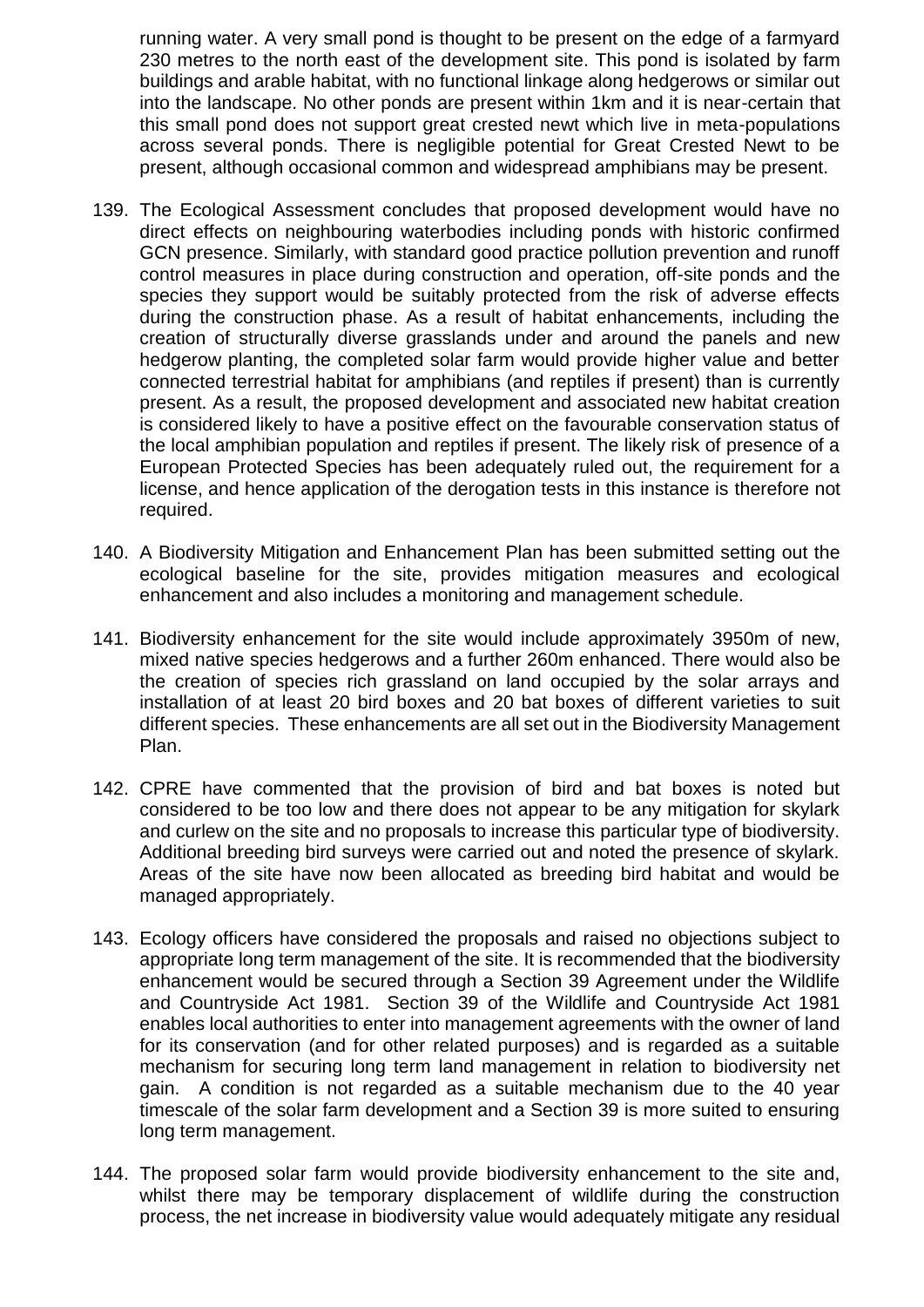harm. It is considered that the proposed solar farm would not impact upon any nationally or locally protected sites. Suitable mitigation would be secured through Section 39 agreement. It is therefore considered that the proposals would not conflict with CDP Policies 25, 41 and 43 and Part 15 of the NPPF in respect of avoiding and mitigating harm to biodiversity.

Recreational Amenity

- 145. Part 8 of the NPPF seeks to promote healthy communities with a key reference being towards the protection and enhancement of public rights of way and access. CDP Policy 26 states that development will be expected to maintain or improve the permeability of the built environment and access to the countryside for pedestrians, cyclists and horse riders. Proposals that would result in the loss of, or deterioration in the quality of, existing Public Rights of Way (PROWs) will not be permitted unless equivalent alternative provision of a suitable standard is made. Where diversions are required, new routes should be direct, convenient and attractive, and must not have a detrimental impact on environmental or heritage assets.
- 146. There are a number of public rights of way within the site boundary. Footpath No. 31 (Croxdale and Hett Parish) passes through the site from Hett Moor Mill in an easterly direction before turning and routing south to meet Thinford Lane (A688). Bridleway No.28 (Croxdale and Hett Parish) follows the western boundary of the site before joining Thinford Lane. Footpath No. 32 (Croxdale and Hett Parish) runs along the northern boundary, this PRoW joins Broom hill Farm to Hett Mill Lane. The public rights of way within and in close proximity to the site would be retained and protected as part of this planning application.
- 147. Access and Rights of Way officers have considered the proposals and raised no objections noting that Croxdale and Hett Parish footpaths 31 and 34 and Bridleway 28 are all to be retained and protected. Support is given for additional planting to protect users of the footpaths and additional planting was requested to screen bridleway 28. The applicant has now included additional planting on the western boundary of the site adjacent to bridleway 28.
- 148. Subject to the submitted landscaping plan being implemented it is considered that the proposed development would not result in the loss of deterioration in quality of existing public rights of way in accordance with CDP Policy 26 and Part 8 of the NPPF.

## Cultural Heritage

- 149. In assessing the proposed development regard must be had to the statutory duty imposed on the Local Planning Authority under the Planning (Listed Buildings and Conservation Areas) Act 1990 to pay special attention to the desirability of preserving or enhancing the character and appearance of a conservation area. In addition, the Planning (Listed Buildings and Conservation Areas) Act 1990 also imposes a statutory duty that, when considering whether to grant planning permission for a development which affects a listed building or its setting, the decision maker shall have special regard to the desirability of preserving the building or its setting or any features of special architectural or historic interest which it possesses. If harm is found this gives rise to a strong (but rebuttable) statutory presumption against the grant of planning permission. Any such harm must be given considerable importance and weight by the decision-maker.
- 150. Part 16 of the NPPF requires clear and convincing justification if development proposals would lead to any harm to, or loss of, the significance of a designated heritage asset. CDP Policy 44 seeks to ensure that developments should contribute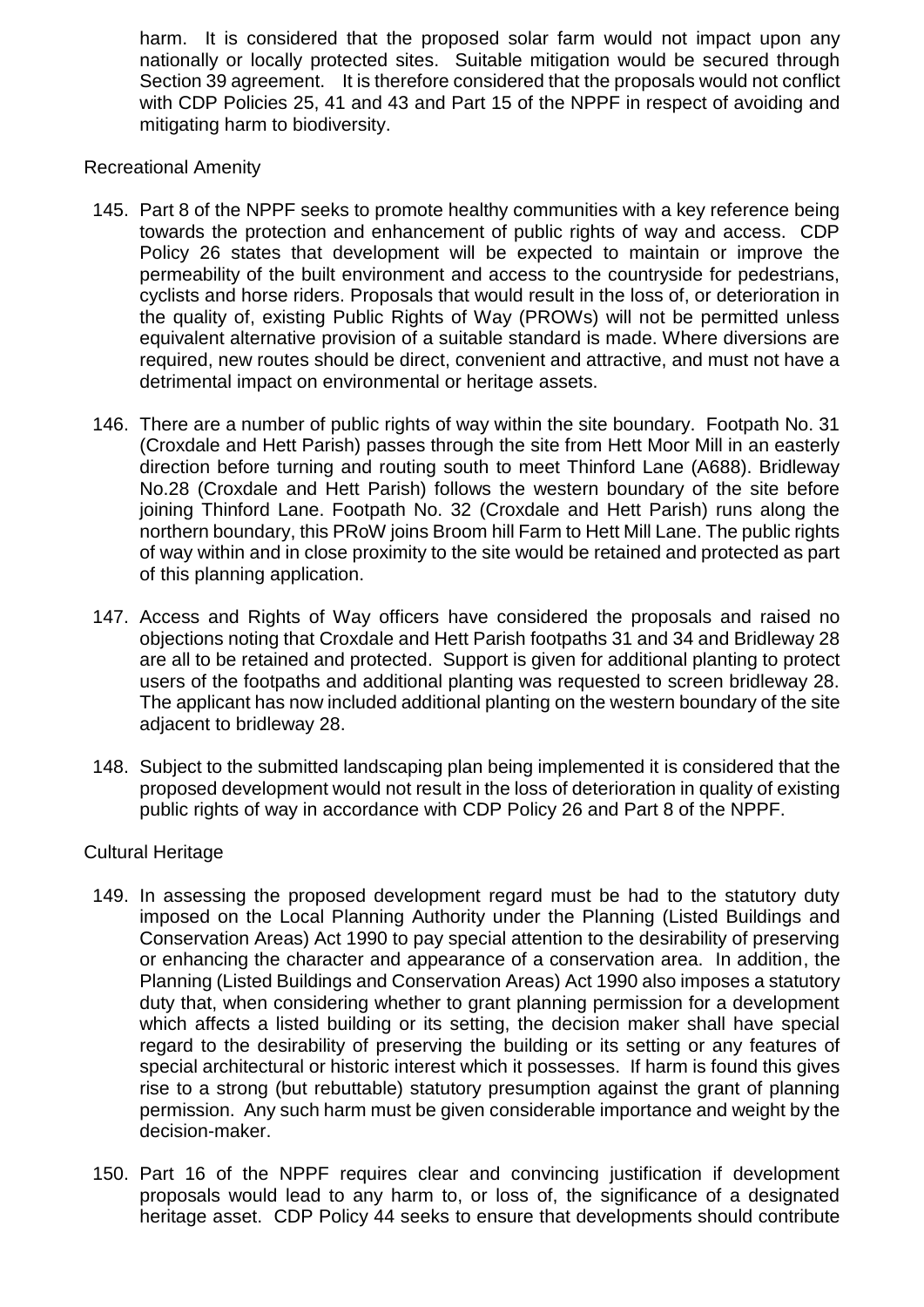positively to the built and historic environment and seek opportunities to enhance and, where appropriate, better reveal the significance and understanding of heritage assets.

- 151. A Heritage Assessment has been submitted in support of the application. This assessment provides baseline information including a description of the site and development, methodology and consideration of potential archaeological remains and designated heritage assets. The assessment concludes that there are no recorded heritage assets within the site boundary and, due to the location of the development, topography and screening it is considered that the development would not result in any harm to the significance of any designated heritage assets.
- 152. Following the receipt of comments from Design and Conservation and Archaeology officers the applicant produced an addendum to the Heritage Assessment that further considers the impact of the development in relation to Hett Conservation Area and further consideration of the potential for archaeological remains within the site. In addition, an Archaeological Written Scheme of Investigation (WSI) was submitted setting out proposed trial trenching and reporting for the site.
- 153. Design and Conservation officers have considered the proposal and heritage assessments and agree with the conclusions that the development would have no harm to the significance of designated heritage assets or the Hett Conservation Area. Archaeology officers have raised no objections to the proposals noting that the initial phase of trial trenching showed there to be no significant archaeological remains within the assessed areas. Officers have agreed that the remaining trial trenching works could be carried out prior to commencement of the development and conditions are recommended to secure this.
- 154. Subject to the imposition of conditions requiring further trial trenching and evaluation it is considered that the proposed solar farm would not conflict with CDP Policy 44 and would cause no harm to heritage assets in accordance with Part 16 of the NPPF and Sections 66 and 72 of the Planning (Listed Buildings and Conservation Areas) Act 1990.

## Agricultural Land

- 155. Paragraph 174 of the NPPF seeks to protect best and most versatile land. CDP Policy 14 states that development of the best and most versatile agricultural land will be permitted where it is demonstrated that the benefits of the development outweigh the harm, taking into account economic and other benefits.
- 156. The proposed solar farm development would occupy approximately 108 hectares of agricultural land. An Agricultural Land Classification (ALC) assessment has been carried out for the site. The assessment includes a desktop study and fieldwork analysis with the conclusion that all of the soils on the site are Grade 3b. The site is therefore not comprised of best and most versatile land. Although the development would temporarily remove a significant portion of land from arable use it would still be available for low intensity grazing. The proposed solar farm would not conflict with CDP Policy 14 or Part 15 of the NPPF in this respect.

## Cumulative Impact

157. Paragraph 185 of the NPPF advises that planning decisions should also ensure that new development is appropriate for its location taking into account the likely effects (including cumulative effects) of pollution on health, living conditions and the natural environment, as well as the potential sensitivity of the site or the wider area to impacts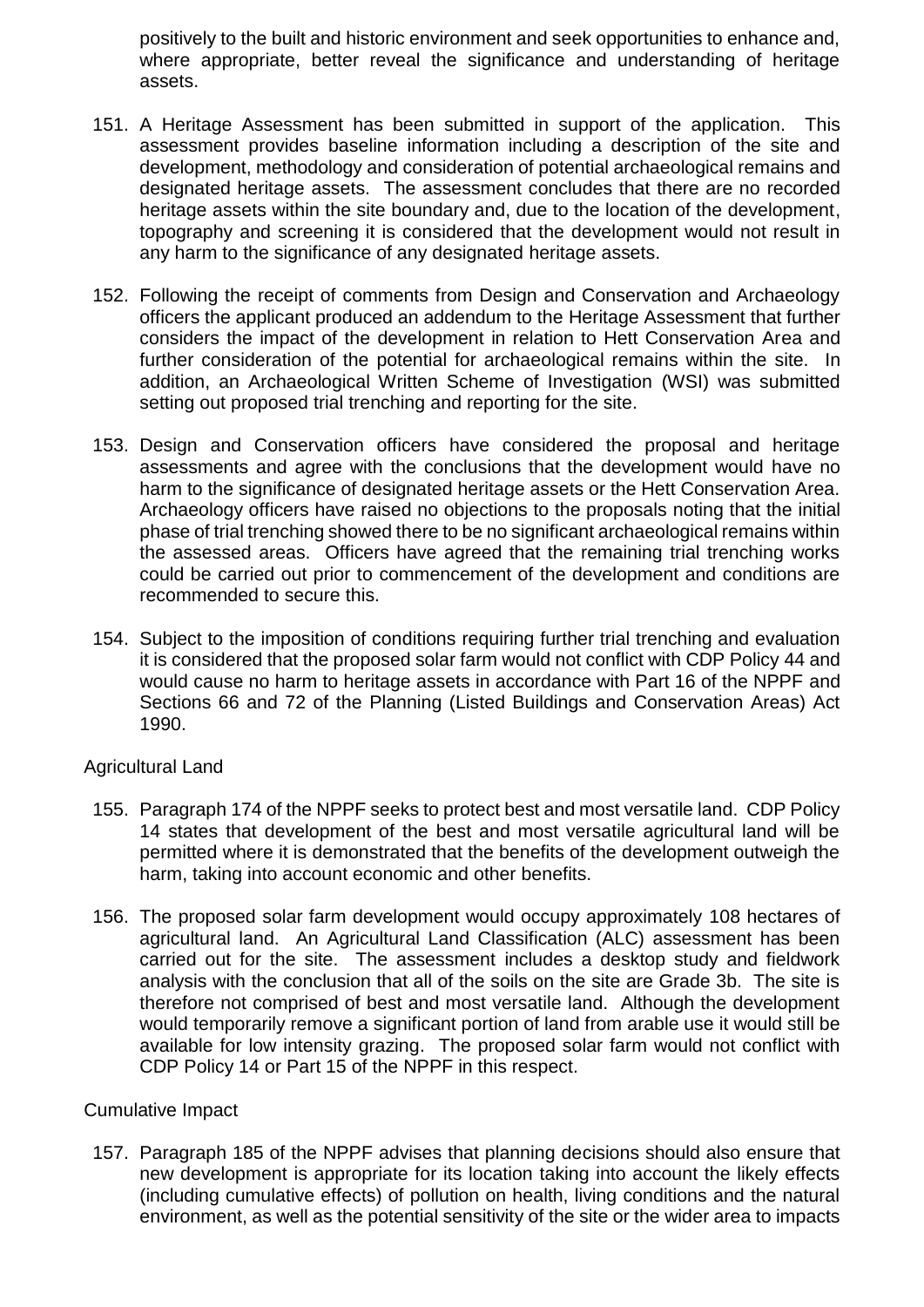that could arise from the development. CDP Policy 31 sets out that development will be permitted where it can be demonstrated that there will be no unacceptable impact, either individually or cumulatively, on health, living or working conditions or the natural environment.

- 158. The application site is currently comprised of agricultural fields, interspersed with associated farm buildings. On the periphery of the site are electrical substations and in the wider context there are the settlements of Hett, Spennymoor, Metal Bridge and Ferryhill. Significant development has occurred in recent years at Thinford to the west and Tursdale to the east, in particular the development of the Integra 61 site has created a significant landscape and use change for the area. Development is currently under way for a battery storage development to the immediate south west of the site and an application is being considered for a further battery storage development to the south of Thinford Lane.
- 159. The proposed solar farm included a section to the south of Thinford Lane but this has since been removed from the scheme.
- 160. A small solar farm was approved as part of the Integra 61 development to the north east of the site but this has not been constructed.
- 161. Concerns have been raised by Design and Conservation and Landscape officers that the proposed development would result in a coalescence of the settlements of Hett, Metal Bridge and Spennymoor via the recent developments at Thinford and Durham Gate. This may be how the development is interpreted in plan view but it is considered the from the ground the solar farm would not be read as a continuation of settlements and built development, but as a separate entity. The proposed solar farm actually has the effect of temporarily sterilising the site against permanent built development and therefore prevents a physical coalescence of settlements.
- 162. The proposed solar development would cumulatively add to the amount of energy infrastructure in the surrounding area which could lead to potentially significant cumulative effects arising from the existing substations, recently approved Battery Storage (DM/16/02869/FPA) facilities, but also current application for battery storage units (DM/22/00120/FPA). The level of cumulative impact and overall perceptions of the change in the character of the landscape has the potential to be notable especially in the short-medium term until any landscape proposals became established, although there is likely to be residual harm. These effects are likely to be particularly felt along Thinford Lane (A688) where would be some inter-visibility and/or sequential views of this developments and in wider views such as the Limestone Escarpment Ridge to the south on the edge of Ferryhill where there is likely to be some intervisibility between existing and proposed.
- 163. As described above, the proposed development would be viewed in the context of other energy developments and large scale commercial developments. However, the proposed solar panels would be of a modest height themselves and the associated screening would bring benefits to the site, as well as limiting intervisibility between developments. It is therefore considered that whilst there would be a cumulative impact, this would not be unacceptable or overbearing. It is therefore considered that the solar farm proposal would not conflict with CDP Policy 31 and Part 15 of the NPPF.

## Safeguarding Areas

164. Paragraph 45 of the NPPF states that Local planning authorities should consult the appropriate bodies when considering applications for the siting of, or changes to, major hazard sites, installations or pipelines, or for development around them. CDP Policy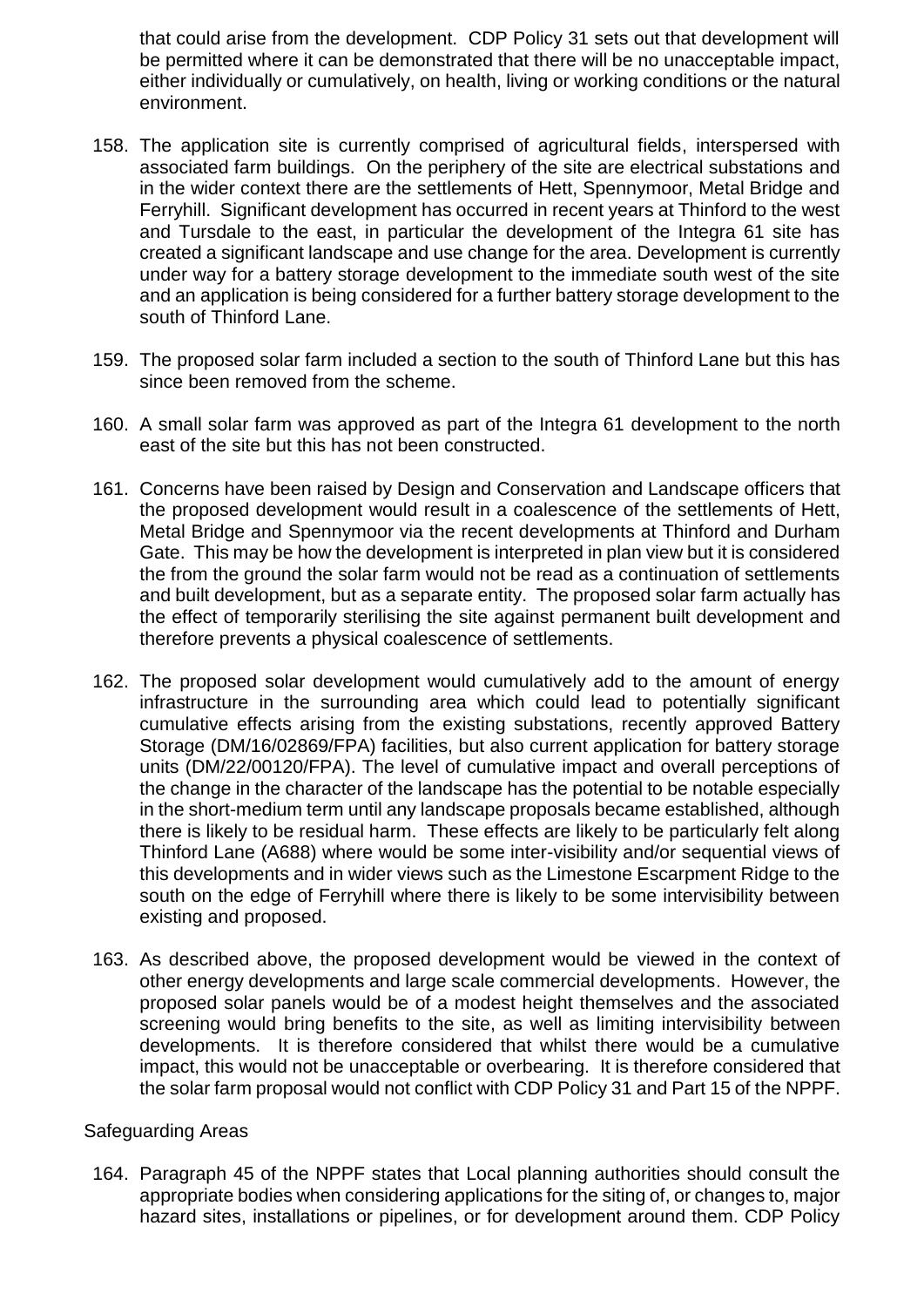28 requires that within safeguarded areas development will be subject to consultation with the relevant authority and will be permitted where it can be demonstrated that it would unacceptably adversely affect public safety, air traffic safety, the operation of High Moorsely Meteorological Officer radar. Of relevance to this development is criteria a) which states that development will be permitted within the defined consultation zones of the Major Hazard Sites and Major Hazard Pipelines, where it can be demonstrated that it would not prejudice current or future public safety. The Policy goes on to say that when considering relevant planning applications within the defined safeguarded areas the Council will ensure that developers always consider both potential individual and cumulative impacts. Where demonstrated to be necessary mitigation will always be sought to either remove or reduce the potential impact upon each safeguarded area to acceptable levels.

165. A high pressure gas pipeline (6904\_ Operated by SABIC) goes through part of the western side of the proposed solar farm. A greater part of the site is covered by the 250m high pressure gas pipeline zones. As the proposed development site currently lies within the consultation distance at least one major hazard site and/or major accident hazard pipeline HSE needs to be consulted on any developments on this site. The HSE does not advise, on safety grounds, against the granting of planning permission in this case. As the proposed development is within the Consultation Distance of a major hazard pipeline the HSE advises that the pipeline operator is contacted before determination. SABIC have been consulted and have provided guidance to the applicant in relation to working in proximity to pipelines. Subject to avoidance of the gas pipeline, in accordance with the submitted site layout plan, it is considered that there would not be a conflict with CDP Policy 28 or Part 4 of the NPPF.

## Other Matters

- 166. Objectors have suggested that the site is in the Green Belt but this is not the case and the nearest part of the Green Belt is located approximately 800m to the north of the site. It has also been suggested that solar development should be located on brownfield or previously developed land. Applicants are welcome to select previously developed land for solar development but there is no policy requirement to do so.
- 167. The site is located approximately 60m from the East Coast Mainline (at its nearest point). CDP Policy 10 states that new development in the countryside must not be prejudicial to railway safety. Network Rail have been consulted on the application and raised no objections subject to a condition for monitoring and potential implementation of remedial measures in the event that glint and glare from the site affects signal sighting or driver distraction. The submitted glint and glare assessment that the impact to rail receptors would be low or no impact. Subject to the proposed condition it is considered that the proposal would accord with CDP Policy 10 in this respect.
- 168. CPRE raised concerns that there is a mention of a 'battery unit' within the Design and Access statement. The purpose of the Design and Access statement is to show the evolution of the site design up to the point at which it is submitted as a planning application. It is likely that a battery unit was initially considered for the site but then subsequently removed. For clarity, there is no proposal to include battery storage as part of the development.

Public Sector Equality Duty

169. Section 149 of the Equality Act 2010 requires public authorities when exercising their functions to have due regard to the need to i) the need to eliminate discrimination, harassment, victimisation and any other prohibited conduct, ii) advance equality of opportunity between persons who share a relevant protected characteristic and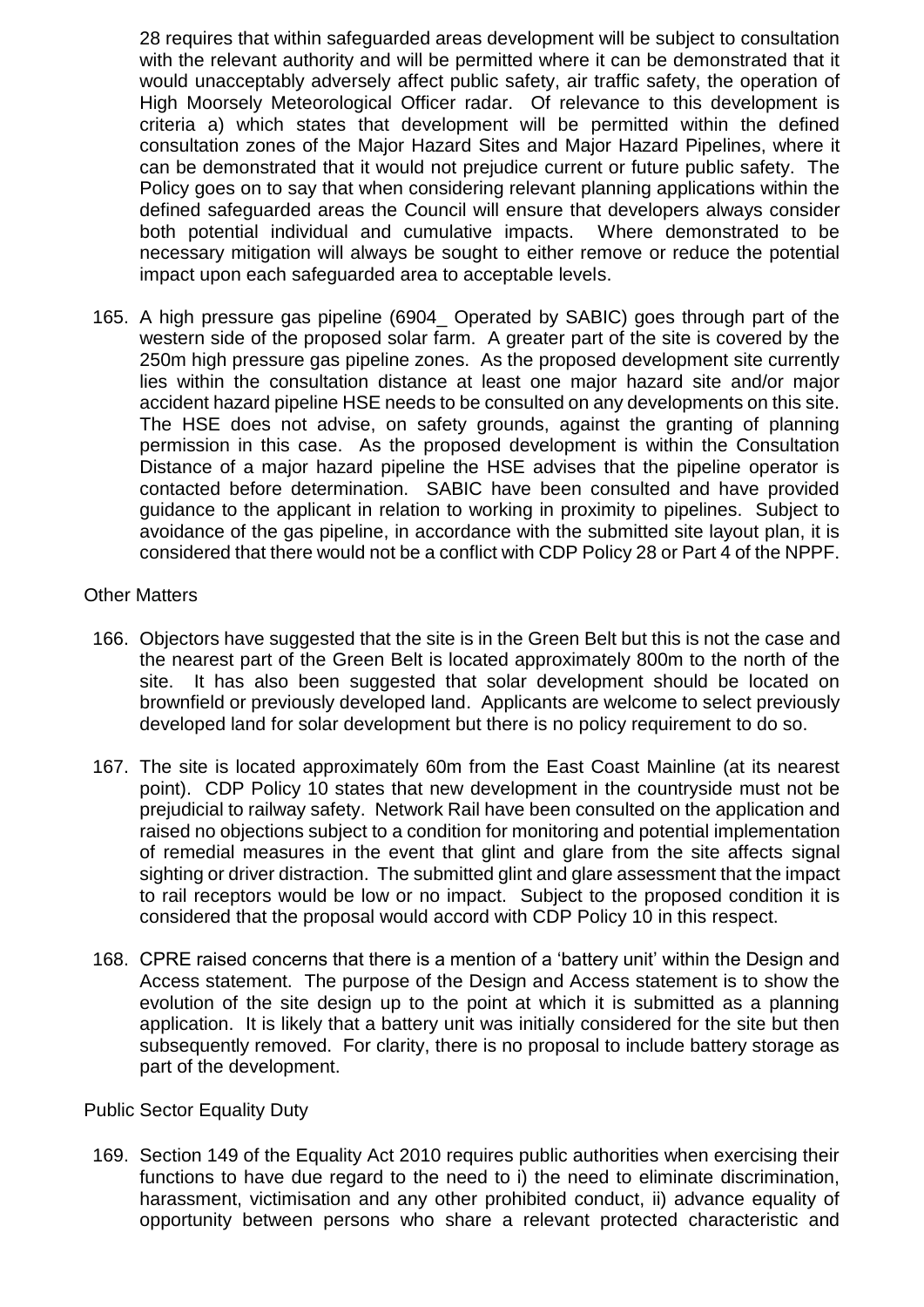persons who do not share it and iii) foster good relations between persons who share a relevant protected characteristic and persons who do not share that characteristic.

170. In this instance, officers have assessed all relevant factors and do not consider that there are any equality impacts identified.

# CONCLUSION

- 171. Although there would be unacceptable landscape harm in conflict with CDP Policies 10 and 39 it is considered that the benefits of the proposal outweigh this harm. The proposed solar farm development would provide a significant renewable energy source using solar power sufficient to provide clean energy for up to 9,444 homes whilst also reducing dependence on fossil fuel power stations. Further benefits of the scheme include significant biodiversity and landscape improvements to the site and direct employment to the construction industry. Officers consider that the proposed solar farm would accord with CDP Policy33.
- 172. Although changes have been made to the proposed solar farm during the course of consideration of the application, it would still constitute development in the countryside resulting in landscape harm sufficient to conflict with CDP Policy 39. Efforts have been made to screen the solar arrays and from many public viewpoints the arrays would be obscured by vegetation or topography. In more open, and distant views the solar arrays would be seen as a developed feature within a semi-rural landscape that could not be mitigated by screening. All other material considerations have been taken into account in the determination of the solar farm application and found to be acceptable.
- 173. Whilst it is accepted that the proposed solar farm would have an impact to the landscape it is considered that the benefits of the development in terms of energy supply and security, support for renewable energy, biodiversity enhancement and job creation would outweigh that harm and planning permission should be granted.
- 174. The proposed development has generated some public interest, with letters of objection having been received. Concerns expressed regarding the proposal have been taken into account, and carefully balanced against the scheme's wider social, environmental and economic benefits.
- 175. The solar farm proposal is considered to broadly accord with the relevant policies of the County Durham Plan and relevant sections of the NPPF.

# RECOMMENDATION

- 176. That application no. DM/21/02990/FPA for the installation and operation of a Solar Farm together with all associated works, equipment and necessary infrastructure be **APPROVED** subject to the following conditions and completion of an agreement under Section 39 of The Wildlife and Countryside Act 1981 to secure biodiversity management for the life of the development:
	- 1. The development hereby permitted shall be begun before the expiration of three years from the date of this permission.

*Reason: Required to be imposed pursuant to Section 91 of the Town and Country Planning Act 1990 as amended by the Planning and Compulsory Purchase Act 2004*.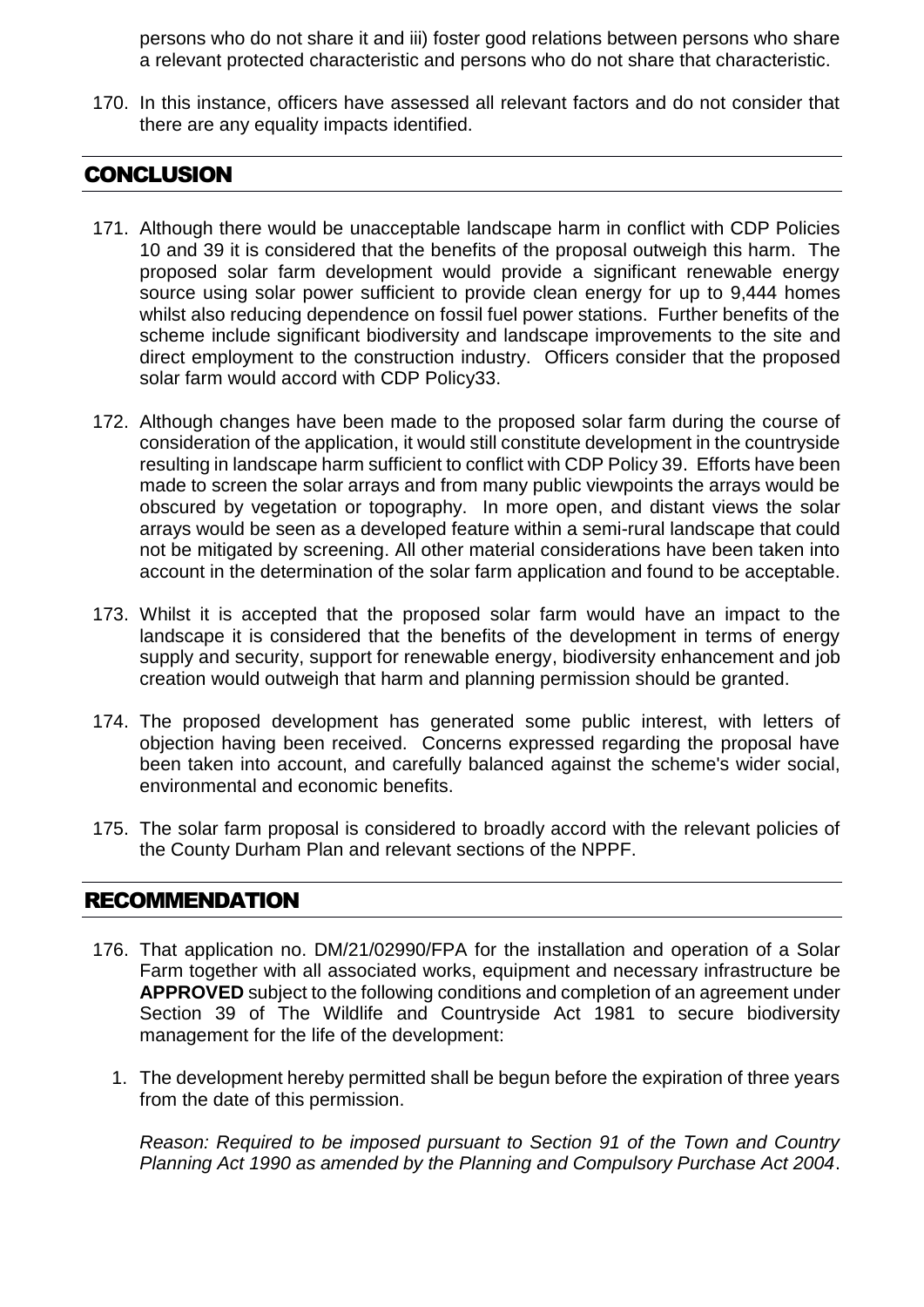2. The Local Planning Authority shall be given at least seven days prior written notification of the date of commencement of the development

*Reason: To ensure the development is carried out in accordance with the approved documents.*

- *3.* This consent is granted for a period of 40 years from the date of energisation of the Solar Farm to when the buildings, structures and infrastructure works hereby approved shall be removed and the land restored to its former condition in accordance with details to be submitted to and approved by the Local Planning Authority. The approved details shall then be implemented in full within 6 months of approval of those details. *Reason: In the interests of visual amenity, pollution prevention and reinstatement of agricultural land in accordance with County Durham Plan Policies 14, 31 and 39 and Part 15 of the National Planning Policy Framework.*
- 4. The development hereby approved shall be carried out in strict accordance with the following approved plans:

| GBR_Hett Moor Farm_LP3-BDL-PL_05-A3 | Site Layout Plan                    |
|-------------------------------------|-------------------------------------|
| P20-0319.005                        | <b>Detailed Landscape Proposals</b> |
| UK EPD RCS                          | <b>Road Cross Section</b>           |
| UK EPD SWG                          | Switchgear / Production Substation  |
| PNL.4L-25-6665                      | <b>Panel Elevation</b>              |
| UK EPD FNC                          | <b>Fence Detail</b>                 |
| UK EPD GTD                          | <b>Gate Detail</b>                  |
| UK EPD DNO                          | <b>DNO Substation</b>               |
| UK EPD CSS                          | <b>Customer Substation</b>          |
| UK EPD MTR                          | <b>GRP Cabinet</b>                  |
| UK EPD INV                          | <b>Inverter Detail</b>              |
| UK EPD MH/CB                        | <b>Monitoring House</b>             |
| UK EPD S40                          | <b>Spare Parts Storage</b>          |
| UK EPD TLT                          | Toilet                              |
| UK EPD TFM                          | Transformer                         |
| UK EPD WMF                          | Weld Mesh Fence                     |
| UK_EPD_WMG                          | Weld Mesh Gate                      |
| UK HUL&SRT EPD 66kv                 | 66KV Substation                     |

*Reason: To define the consent and ensure that a satisfactory form of development is obtained in accordance with Policies 21, 31, 33, 39 and 41 of the County Durham Plan and Parts 9, 14 and 15 of the National Planning Policy Framework.*

5. No development shall take place until a Construction Management Plan has been submitted to and approved in writing by the Local Planning Authority. The Construction Management Plan shall include as a minimum but not necessarily be restricted to the following:

-A Dust Action Plan including measures to control the emission of dust and dirt during construction taking into account relevant guidance such as the Institute of Air Quality Management "Guidance on the assessment of dust from demolition and construction" February 2014;

-Details of methods and means of noise reduction;

-Where construction involves penetrative piling, details of methods for piling of foundations including measures to suppress any associated noise and vibration;

-Details of whether there will be any crushing/screening of materials on site using a mobile crusher/screen and the measures that will be taken to minimise any environmental impact.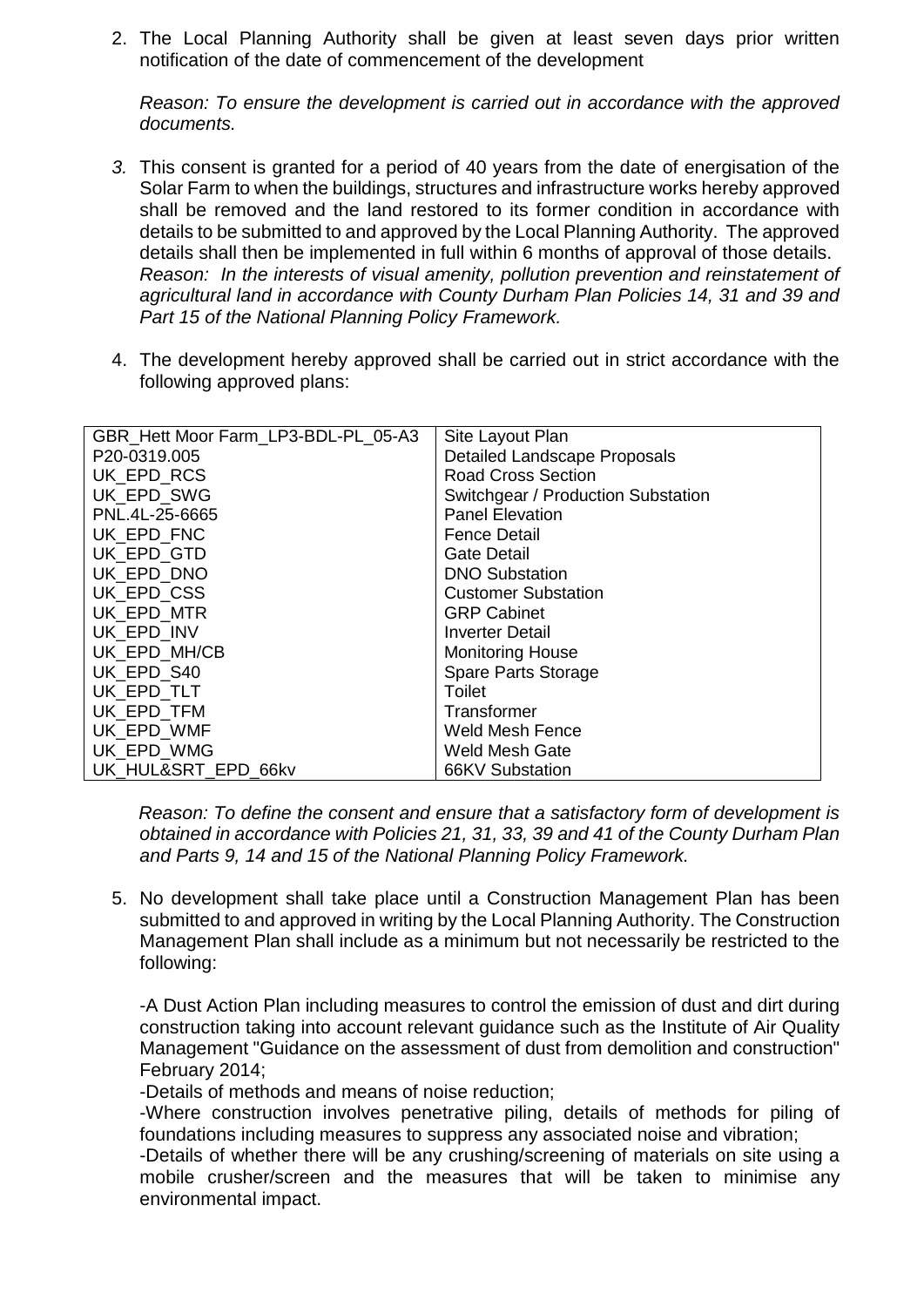-Details of measures to prevent mud and other such material migrating onto the highway from construction vehicles;

-Designation, layout and design of construction access and egress points;

-Details for the provision of directional signage (on and off site);

-Details of contractors' compounds, materials storage and other storage arrangements, including cranes and plant, equipment and related temporary infrastructure;

-Details of provision for all site operations for the loading and unloading of plant, machinery and materials;

-Details of provision for all site operations, including visitors and construction vehicles for parking and turning within the site during the construction period;

-Routing agreements for construction traffic;

-Details of the erection and maintenance of security hoarding;

-Details of construction and decommissioning working hours;

-Waste audit and scheme for waste minimisation and recycling/disposing of waste resulting from demolition and construction works; and

-Detail of measures for liaison with the local community and procedures to deal with any complaints received.

The Construction Management Plan shall have regard to BS 5228 "Noise and Vibration Control on Construction and Open Sites" during the planning and implementation of site activities and operations.

The approved Construction Management Plan shall also be adhered to throughout the construction period and the approved measures shall be retained for the duration of the construction works.

*Reason: In the interests of protecting the amenity of neighbouring site occupiers and users from the impacts of the construction phases of the development having regards to Policies 21 and 31 of the County Durham Plan and Part 15 of the National Planning Policy Framework. Required to be a pre-commencement condition and the details of the construction management statement must be agreed before works on site commence.* 

6. Construction operations shall only take place within the following hours: 07.30 to 19.00 Monday to Friday 07.30 to 12.00 Saturday

No construction operations including the maintenance of vehicles and plant shall take place outside of these hours or at any time on Bank, or other Public Holidays, save in cases of emergency when life, limb, or property are in danger. The Local Planning Authority shall be notified as soon as is practicable after the occurrence of any such operations or working.

*Reason: In the interests of residential amenity and highway safety in accordance with the County Durham Plan Policy 21 and Part 15 of the National Planning Policy Framework.*

7. The development shall be carried out in accordance with the submitted flood risk assessment. The mitigation measures detailed with the flood risk assessment shall be fully implemented prior to commencement of operations of the development being brought into use. These measures shall be retained and maintained thereafter throughout the lifetime of the development.

*Reason: To reduce the risk of flooding to the proposed development and future occupants and to ensure there is no increase of flood risk elsewhere as a result of this*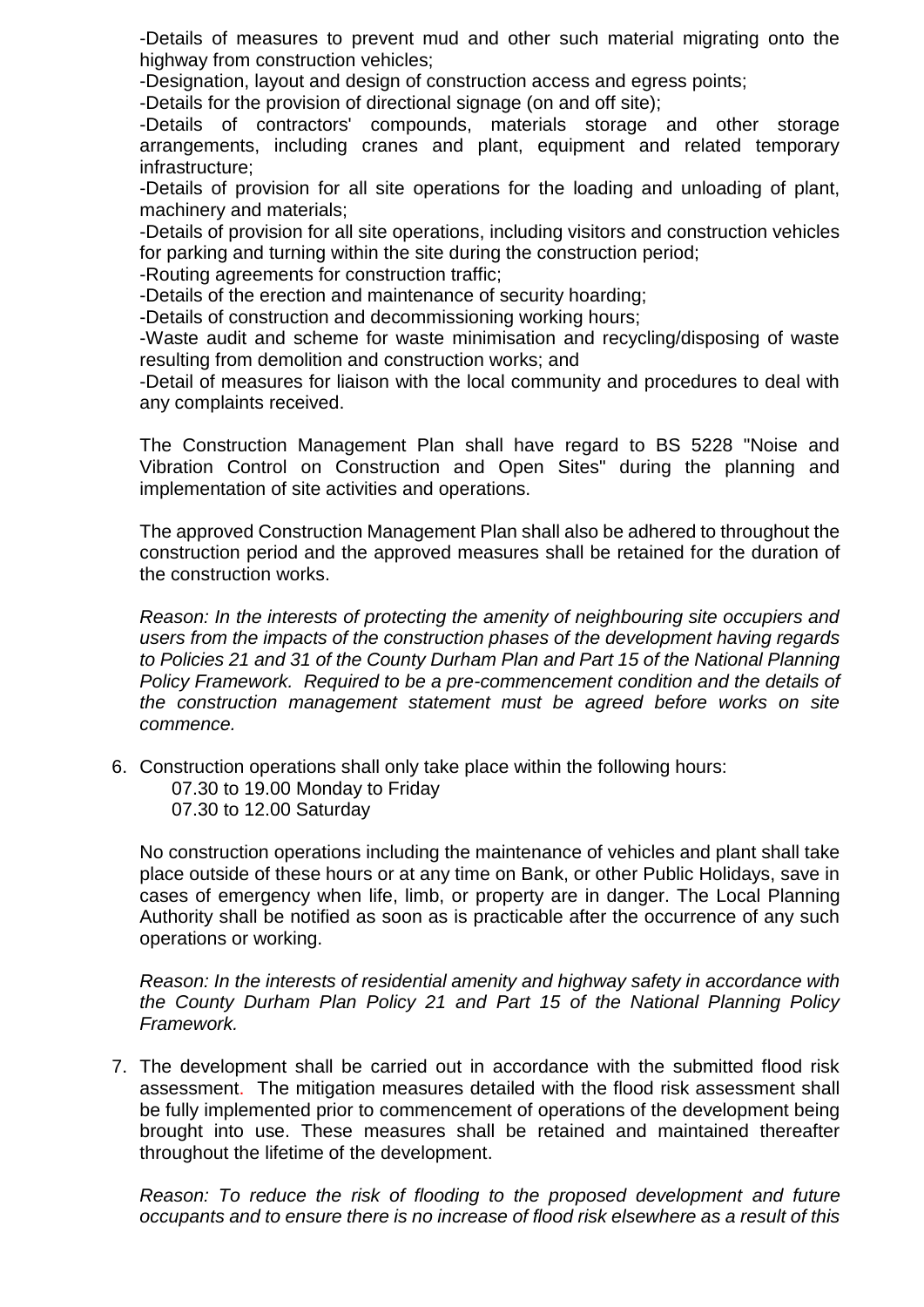*development in accordance with Policy 35 of the County Durham Plan and Part 14 of the National Planning Policy Framework.*

8. All vehicles leaving the site shall be sufficiently cleaned in order to ensure that mud, dirt, and treated or untreated waste is not transferred onto the public highway.

*Reason: In the interests of residential amenity and highway safety in accordance with the County Durham Plan Policy 21 and Part 15 of the National Planning Policy Framework.*

9. Within 24 months of the completion and commencement of operations of the development hereby approved (such a date as to be notified to the LPA) in the event of any complaint to the Council from Network Rail relating to signal sighting safety or driver distraction, upon notification to the LPA, the applicant or operator of the solar farm shall as soon as possible and not later than 28 days, submit for approval to the Council details of a scheme of remedial measures to address the concerns raised with details of a timescale for implementation of the works. The works shall be carried out in accordance with the approved details and timetable.

*Reason: To ensure the safety, operational needs and integrity of the railway.in accordance with County Durham Plan Policy 10 and Part 9 of the National Planning Policy Framework.* 

10.Prior to the commencement of development precise details of the colours and finishes for all buildings, fixed plant and machinery shall be agreed in writing with the Local Planning Authority and the development carried out in accordance with agreed details.

*Reason: To ensure the development is carried out in accordance with the approved documents and in the interests of visual amenity in accordance with County Durham Plan Policy 39 and Part 15 of the National Planning Policy Framework. Required to be pre-commencement in order to assess the appearance of the development.*

11.Prior to the commencement of development, a landscaping scheme shall be submitted for approval in writing. This scheme shall include provision for tree planting on the western edge of the roundabout connecting the A688 and A177 road at Tursdale with provision for long term management for trees within the site boundary. The approved landscaping scheme shall be implemented on site in the first planting season following the development being brought into use. Any tree or shrub which may die, be removed or become seriously damaged within a period of 5 years from the first implementation of the approved landscaping scheme shall be replaced in the first available planting season thereafter.

 *Reason: In order to provide landscape enhancement and screening for the development in accordance with Policy 39 of the County Durham Plan and Part 15 of the National Planning Policy Framework. Required to be pre-commencement in order to assess the appearance of the development.*

12.Prior to the commencement of development, a Written Scheme of Investigation setting out a phased programme of archaeological work in accordance with 'Standards For All Archaeological Work In County Durham And Darlington' shall be submitted to the Local Planning Authority for approval in writing. The programme of archaeological work will then be carried out in accordance with the approved Written Scheme of Investigation.

*Reason: To safeguard any Archaeological Interest in the site in accordance with County Durham Plan Policy 44 and Part 16 of the National Planning Policy Framework.*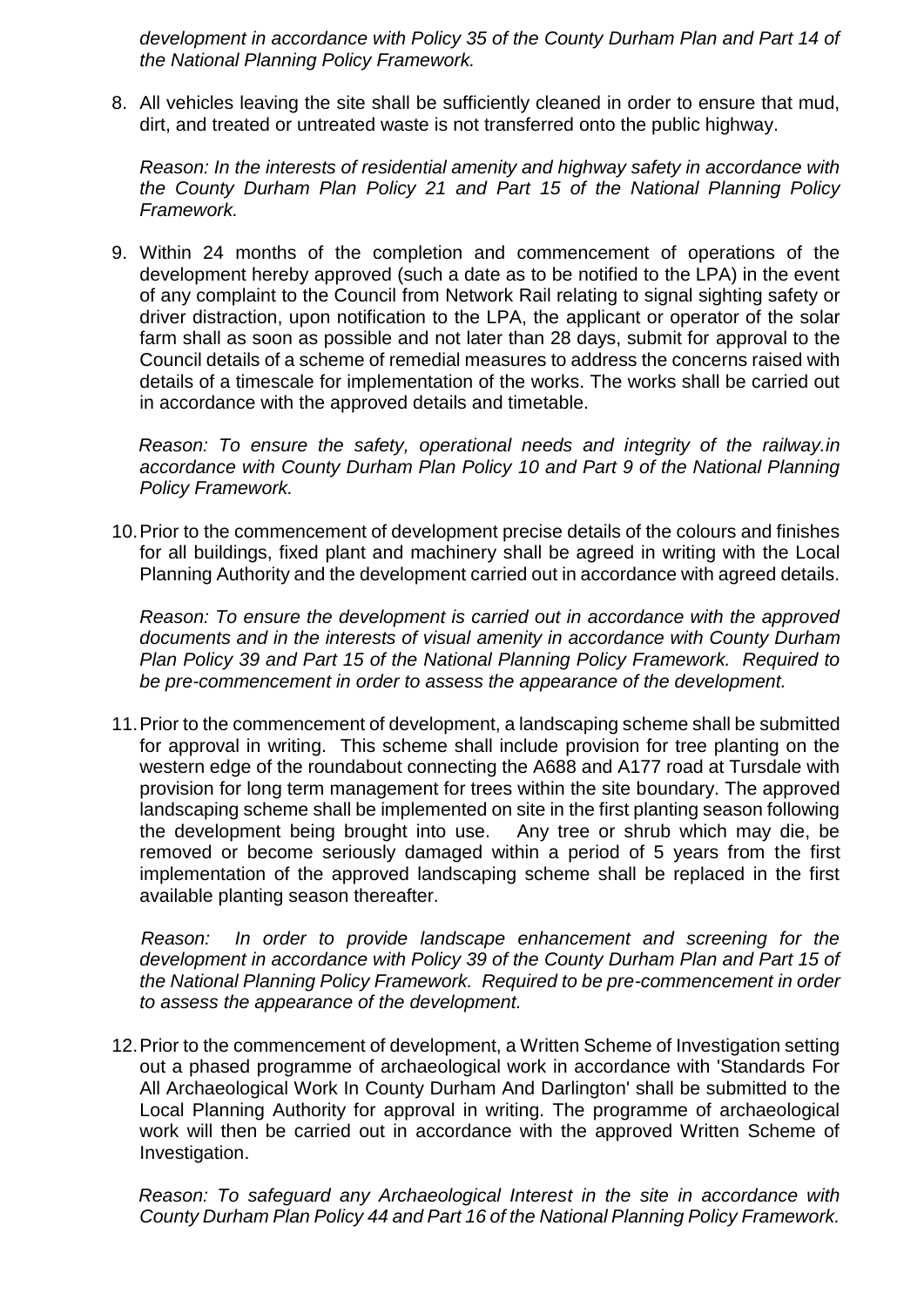*Required to be a pre-commencement condition as the archaeological investigation/mitigation must be devised prior to the development being implemented.*

13.No part of an individual phase of the development as set out in the agreed programme of archaeological works shall be occupied until the post investigation assessment has been completed in accordance with the approved Written Scheme of Investigation. The provision made for analysis, publication and dissemination of results, and archive deposition, should be confirmed in writing to, and approved by, the Local Planning Authority.

*Reason: To safeguard any Archaeological Interest in the site in accordance with County Durham Plan Policy 44 and Part 16 of the National Planning Policy Framework.*

14.No development shall commence until a land contamination scheme has been submitted to and approved in writing by the Local Planning Authority. The submitted scheme shall be compliant with the YALPAG guidance and include a Phase 2 site investigation, which shall include a sampling and analysis plan. If the Phase 2 identifies any unacceptable risks, a Phase 3 remediation strategy shall be produced and where necessary include gas protection measures and method of verification.

*Reason: To ensure that the presence of contamination is identified, risk assessed and proposed remediation works are agreed in order to ensure the site is suitable for use, in accordance with Part 15 of the National Planning Policy Framework. Required to be pre-commencement to ensure that the development can be carried out safely.* 

15.Remediation works shall be carried out in accordance with the approved remediation strategy. The development shall not be brought into use until such time a Phase 4 verification report related to that part of the development has been submitted to and approved in writing by the Local Planning Authority.

*Reason: To ensure that the remediation works are fully implemented as agreed and the site is suitable for use, in accordance with Part 15 of the National Planning Policy Framework.*

16.In the event that the solar farm is inoperative for a period of 6 months or longer, a scheme for the restoration of the site, including the buildings, structures and infrastructure works, dismantling and removal of all elements, shall be submitted to and be approved in writing by the Local Planning Authority not later than 12 months following the last export of electricity from the site. The approved scheme shall be carried out and completed within 6 months of approval of the scheme.

*Reason: In the interests of visual amenity, pollution prevention and reinstatement of agricultural land in accordance with County Durham Plan Policies 14, 31 and 39 and Part 15 of the National Planning Policy Framework.* 

# STATEMENT OF PROACTIVE ENGAGEMENT

In accordance with Article 35(2) of the Town and Country Planning (Development Management Procedure) (England) Order 2015, the Local Planning Authority has, without prejudice to a fair and objective assessment of the proposals, issues raised and representations received, sought to work with the applicant in a positive and proactive manner with the objective of delivering high quality sustainable development to improve the economic, social and environmental conditions of the area in accordance with the NPPF.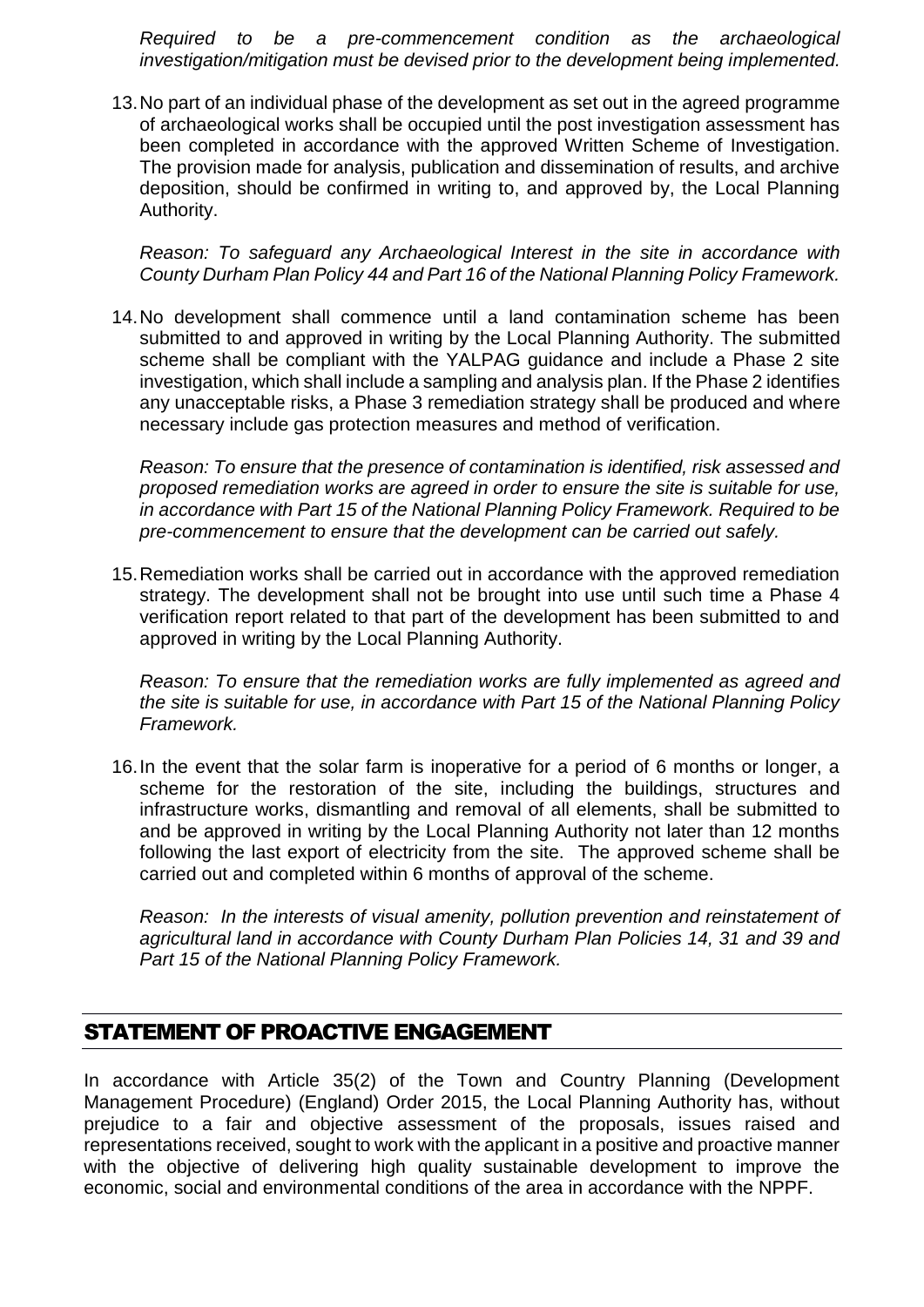# BACKGROUND PAPERS

- Submitted application form, plans supporting documents and subsequent information provided by the applicant.
- The National Planning Policy Framework (2021)
- National Planning Policy for Waste
- National Planning Practice Guidance notes
- County Durham Plan
- EN:1 Overarching National Policy Statement for Energy (published in July 2011)
- EN-3 National Policy Statement for Renewable Energy Infrastructure (published in July 2011)
- Draft Overarching National Policy Statement for Energy (EN-1) (September 2021)
- Draft National Policy Statement for Renewable Energy Infrastructure (EN-3) (September 2021)
- Statutory, internal and public consultation response